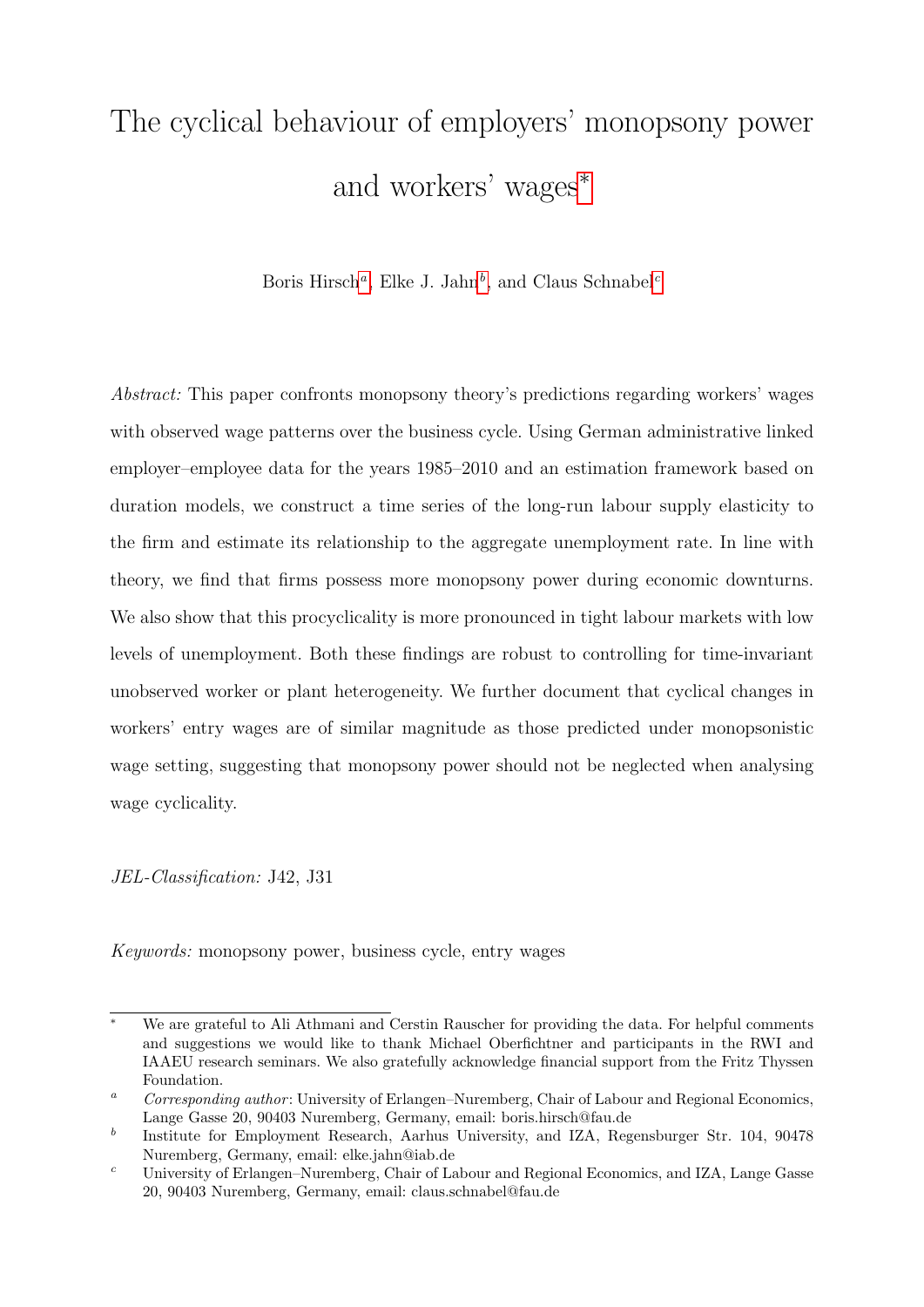### 1 Introduction

Whereas a quarter of a century ago most economists regarded the labour market as more or less perfectly competitive, many labour economists now have embraced the idea that employees (e.g. via unions) and employers have some market power in wage determination (see [Booth, 2014\)](#page-23-0). Lately, a number of studies has emerged that investigate the extent of employers' monopsony power in the labour market [\(Ashenfelter](#page-23-1) *et al.*, [2010\)](#page-23-1). Other than classic accounts that saw employer concentration as the source of monopsony power, the recent literature makes clear that employers may readily possess marked wagesetting power in labour markets consisting of many competing firms. Potential reasons include search frictions, mobility costs, or job differentiation, all of which impede workers' responsiveness to wages. This causes the labour supply curve to the single firm to be upward-sloping, rather than being horizontal as under perfect competition [\(Boal and](#page-23-2) [Ransom, 1997\)](#page-23-2).

To assess the empirical relevance of monopsony power, a growing literature estimates the wage elasticity of the labour supply elasticity to the firm [\(Manning, 2003;](#page-24-0) [Barth](#page-23-3) [and Dale-Olsen, 2009;](#page-23-3) [Falch, 2010,](#page-23-4) [2011;](#page-23-5) [Hirsch](#page-24-1) et al., [2010;](#page-24-1) [Ransom and Oaxaca, 2010;](#page-24-2) [Ransom and Sims, 2010;](#page-24-3) [Staiger](#page-24-4) et al., [2010;](#page-24-4) [Booth and Katic, 2011;](#page-23-6) [Hirsch and Jahn,](#page-24-5) [2012;](#page-24-5) [Depew and Sørensen, 2013;](#page-23-7) [Hotchkiss and Quispe-Agnoli, 2013;](#page-24-6) We[b](#page-24-8)ber,  $2013a, b$ ). The vast majority of these studies employ an estimation framework proposed by [Manning](#page-24-0) [\(2003\)](#page-24-0) that relies on a simple model of dynamic monopsony in which search frictions cause workers' labour supply to the firm to be imperfectly elastic. Imposing the structure of [Burdett and Mortensen'](#page-23-8)s [\(1998\)](#page-23-8) search model and a steady-state assumption, these studies estimate the labour supply elasticity to the firm from the wage responsiveness of firms' labour flows. Overall, the resulting estimates of the elasticity turn out to be far from infinite, suggesting that the labour supply curve to the firm is upward-sloping (for a recent survey, see [Manning, 2011\)](#page-24-9). Yet, one has to keep in mind that 'evidence of upward sloping labor supply is not sufficient to infer monopsonistic outcomes' [\(Hirsch and Schumacher,](#page-23-9) [2005,](#page-23-9) p. 987).

It is, therefore, still an open question how substantial employers' monopsony power is,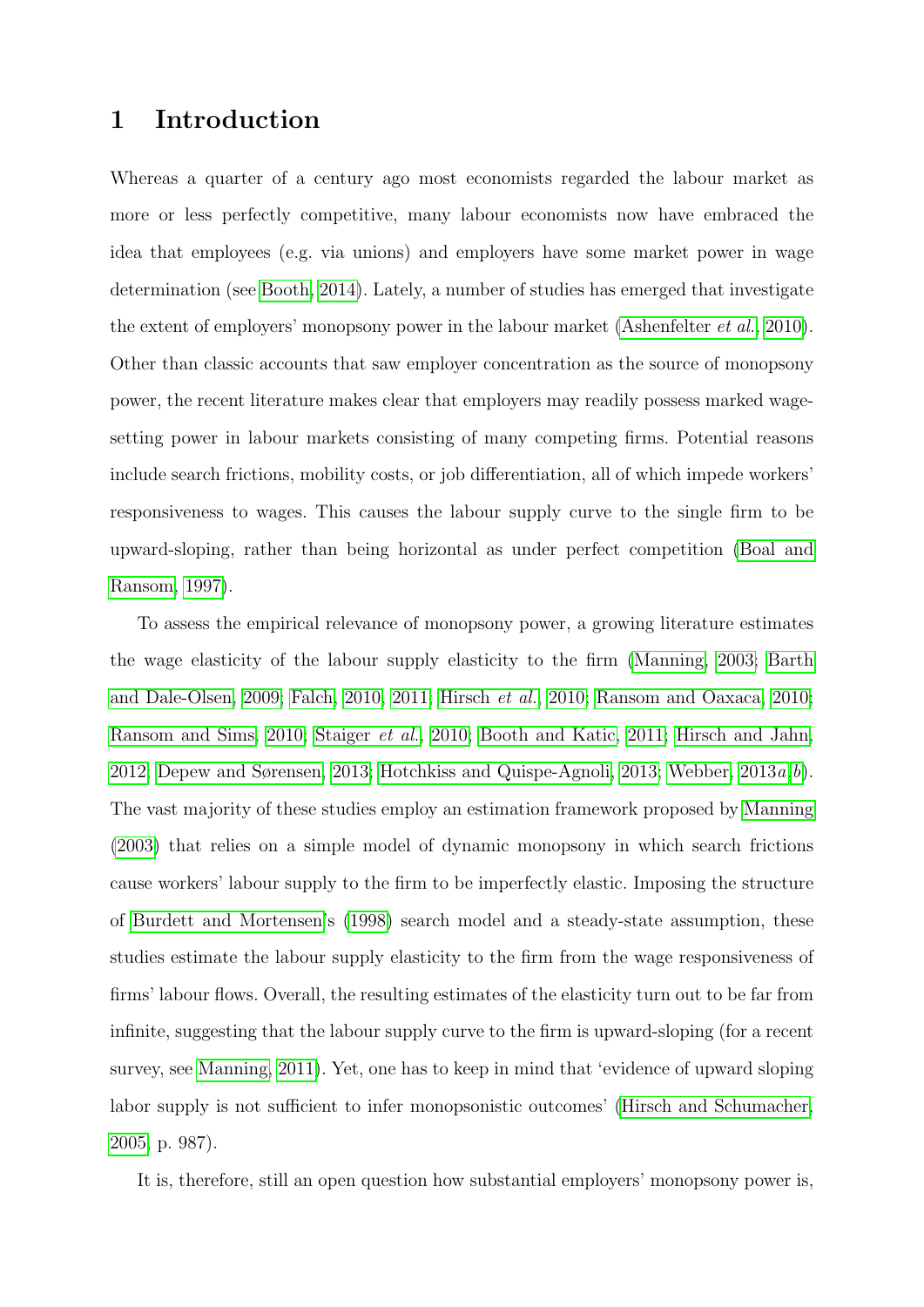whether it varies over time, and whether firms actually exploit differences in their market power by adjusting wages accordingly. The case for monopsonistic labour markets could be strengthened by confronting monopsony theory's predictions regarding workers' wages with observed wage patterns. A case in point is the evolution of employers' market power and workers' wages over the business cycle. Monopsony power due to search frictions should be less felt by workers during economic upturns with many outside offers available to them compared to economic downturns with lingering outside opportunities.<sup>[1](#page-0-0)</sup> Moreover, during bad times workers' preference for job security might induce them to be less wagedriven than during good times. We therefore expect the labour supply elasticity to the firm to move procyclically.

Up to now, however, there is no evidence on the evolvement of employers' market power over the business cycle, with the notable exception of a recent study by [Depew and](#page-23-7) [Sørensen](#page-23-7) [\(2013\)](#page-23-7). Using [Manning'](#page-24-0)s [\(2003\)](#page-24-0) steady-state estimation approach, [Depew and](#page-23-7) [Sørensen](#page-23-7) investigate the cyclical behaviour of the supply elasticity with data stemming from two large American firms for the years 1919–1940. They find that the elasticity is indeed moving procyclically. Estimates range from  $-0.5$  during the Great Depression to 5.9 in the subsequent recovery and thus imply a substantially varying monopsonistic markdown on wages of 15 to 100 per cent.

We build on [Depew and Sørensen](#page-23-7) [\(2013\)](#page-23-7) by investigating the cyclical behaviour of the labour supply elasticity to the firm for West Germany using linked administrative employer–employee data encompassing the years 1985–2010. In doing so we improve on their contribution in several ways: (i) Our data set is based on a current representative sample of all workers covered by the German social security system and thus complements their findings based on two large firms' personnel files from the pre-war U.S. with recent results for a whole economy based on high-quality administrative data. (ii) Other than [Depew and Sørensen,](#page-23-7) who use an estimation approach assuming a steady state and thus impose stationarity over the business cycle, we refine [Manning'](#page-24-0)s [\(2003\)](#page-24-0) estimation

 $\overline{1}$  [Depew and Sørensen](#page-23-7) [\(2013\)](#page-23-7) discuss this point in detail within [Burdett and Mortensen'](#page-23-8)s [\(1998\)](#page-23-8) equilibrium search model and show that the labour supply elasticity to the firm is indeed lower in labour markets with a depressed job offer arrival rate and/or an increased job destruction rate.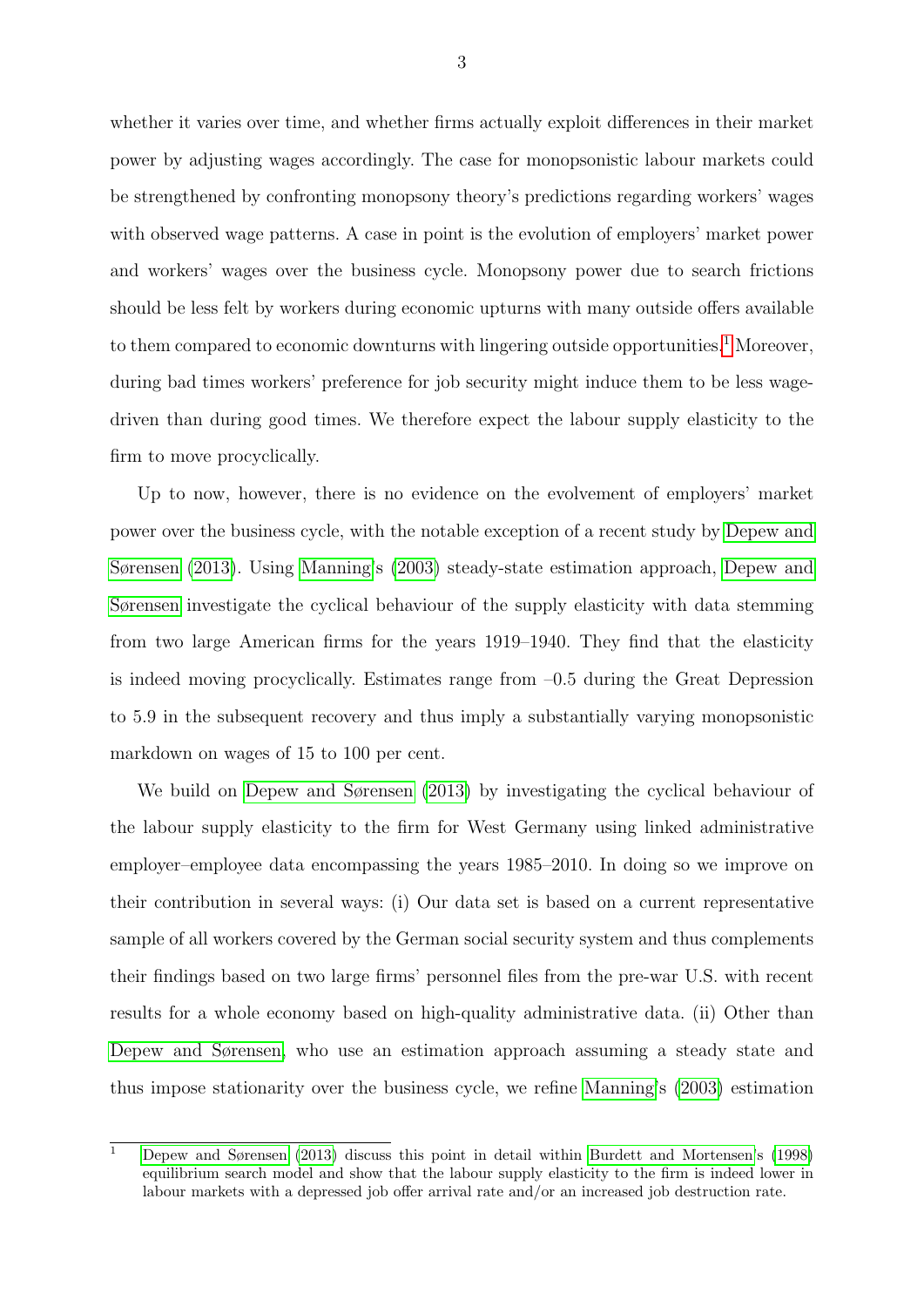approach allowing for a non-stationary environment. Also, the richness of our data set allows us to explicitly take into account hired workers' previous and separating workers' subsequent labour market status. Hence, we are able to use a more sophisticated estimation approach distinguishing transitions from/to employment from those from/to non-employment within a non-stationary labour market. (iii) The high frequency and long time span of our data further permits us to use hazard rate models on an inflow sample of jobs thereby accounting for left-truncation and right-censoring of job durations and – in two checks of robustness – to control for unobserved time-invariant worker or plant heterogeneity. (iv) What is more, the richness of our data allows us to confront the cyclical movements in employers' monopsony power with observed fluctuations in workers' wages and thus to relate predicted cyclical wage changes under monopsonistic wage setting to actual changes.

The remainder of this paper is organised as follows: Section [2](#page-3-0) sets up our econometric approach that will be used to estimate the labour supply elasticity to the firm and its cyclical fluctuations from job transition data. The data used are described in Section [3.](#page-9-0) Section [4](#page-12-0) presents and discusses the results of our preferred specification. Section [5](#page-18-0) provides additional checks of robustness related to unobserved permanent worker and plant characteristics, and Section [6](#page-21-0) concludes.

### <span id="page-3-0"></span>2 Econometric approach

#### 2.1 Estimating the labour supply elasticity to the firm

The starting point of our econometric approach, which has been pioneered by [Manning](#page-24-0) [\(2003\)](#page-24-0), is a simple dynamic monopsony model for the labour supply to the firm. Consider a firm paying some wage  $w_t$  at time period  $t \in \mathbb{N}$ . We model the labour supply to this firm as

<span id="page-3-1"></span>
$$
L_t = L_t(w_t, L_{t-1}) = R^e(w_t) + R^n(w_t) + [1 - s^e(w_t) - s^n(w_t)]L_{t-1},
$$
\n(1)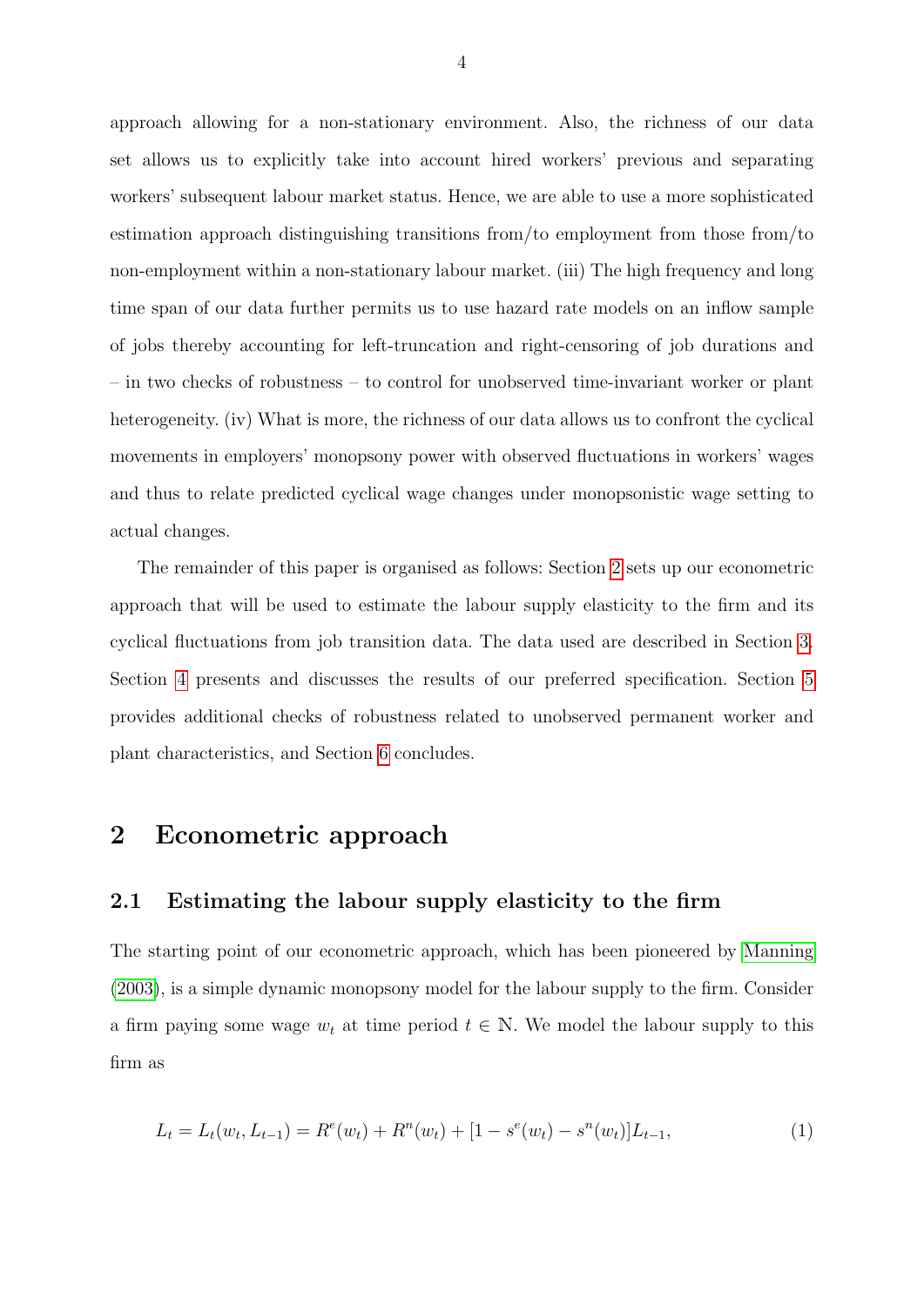where  $R^e > 0$  ( $R^n > 0$ ) denotes the number of recruits hired from employment (nonemployment) with  $R^{e'}$ ,  $R^{n'} > 0$  and  $0 < s^e < 1$  ( $0 < s^n < 1$ ) the separation rate to employment (non-employment) with  $s^{e\prime}, s^{n\prime} < 0$  and the initial labour supply is some  $L_0 > 0$ .

It is straightforward to show that under dynamic monopsony the profit-maximising wage  $w^m$  satisfies

$$
\frac{\phi - w^m}{w^m} = \frac{r}{1 + r} \frac{1}{\varepsilon_{Lw}^{SR}} + \frac{1}{1 + r} \frac{1}{\varepsilon_{Lw}^{LR}} \approx \frac{1}{\varepsilon_{Lw}^{LR}},\tag{2}
$$

where  $\phi$  is the marginal revenue product of labour, r the firm's discount rate, and  $\varepsilon_{Lw}^{SR}$  $(\varepsilon_{Lw}^{LR})$  the short-run (long-run) wage elasticity of the labour supply to the firm (see, e.g., [Boal and Ransom, 1997\)](#page-23-2) and the latter approximation holds for small values of r. This approximation is reasonable in our application as we will make use of quarterly data, so that r represents the quarterly discount rate which is small enough for the approximation to hold sufficiently well. With  $r \approx 0$  we thus get

<span id="page-4-0"></span>
$$
w^m = \frac{\varepsilon_{Lw}^{LR}}{1 + \varepsilon_{Lw}^{LR}} \phi \tag{3}
$$

with workers just receiving a fraction of their marginal revenue product of labour and this fraction being smaller the smaller is the long-run supply elasticity.

To arrive at the markdown on productivity [\(3\)](#page-4-0), we thus have to derive the long-run elasticity. To do so first involves determining the short-run elasticity, i.e. the elasticity of  $L_t$  with respect to  $w_t$  holding  $L_{t-1}$  fixed (see [Boal and Ransom, 1997\)](#page-23-2). Using [\(1\)](#page-3-1) the short-run elasticity is

<span id="page-4-1"></span>
$$
\varepsilon_{Lw}^{SR} = \frac{\partial L_t}{\partial w_t} \frac{w_t}{L_t} = \frac{R^e(w_t)}{L_t} \varepsilon_{Rw}^e + \frac{R^n(w_t)}{L_t} \varepsilon_{Rw}^n - \frac{s^e(w_t)L_{t-1}}{L_t} \varepsilon_{sw}^e - \frac{s^n(w_t)L_{t-1}}{L_t} \varepsilon_{sw}^n, \tag{4}
$$

where  $\varepsilon_{sw}^{e}$  ( $\varepsilon_{sw}^{n}$ ) denotes the separation rate elasticity to employment (non-employment) and  $\varepsilon_{Rw}^e$  ( $\varepsilon_{Rw}^n$ ) the recruitment elasticity from employment (non-employment). Whereas it is straightforward (in principle) to estimate the separation rate elasticities and their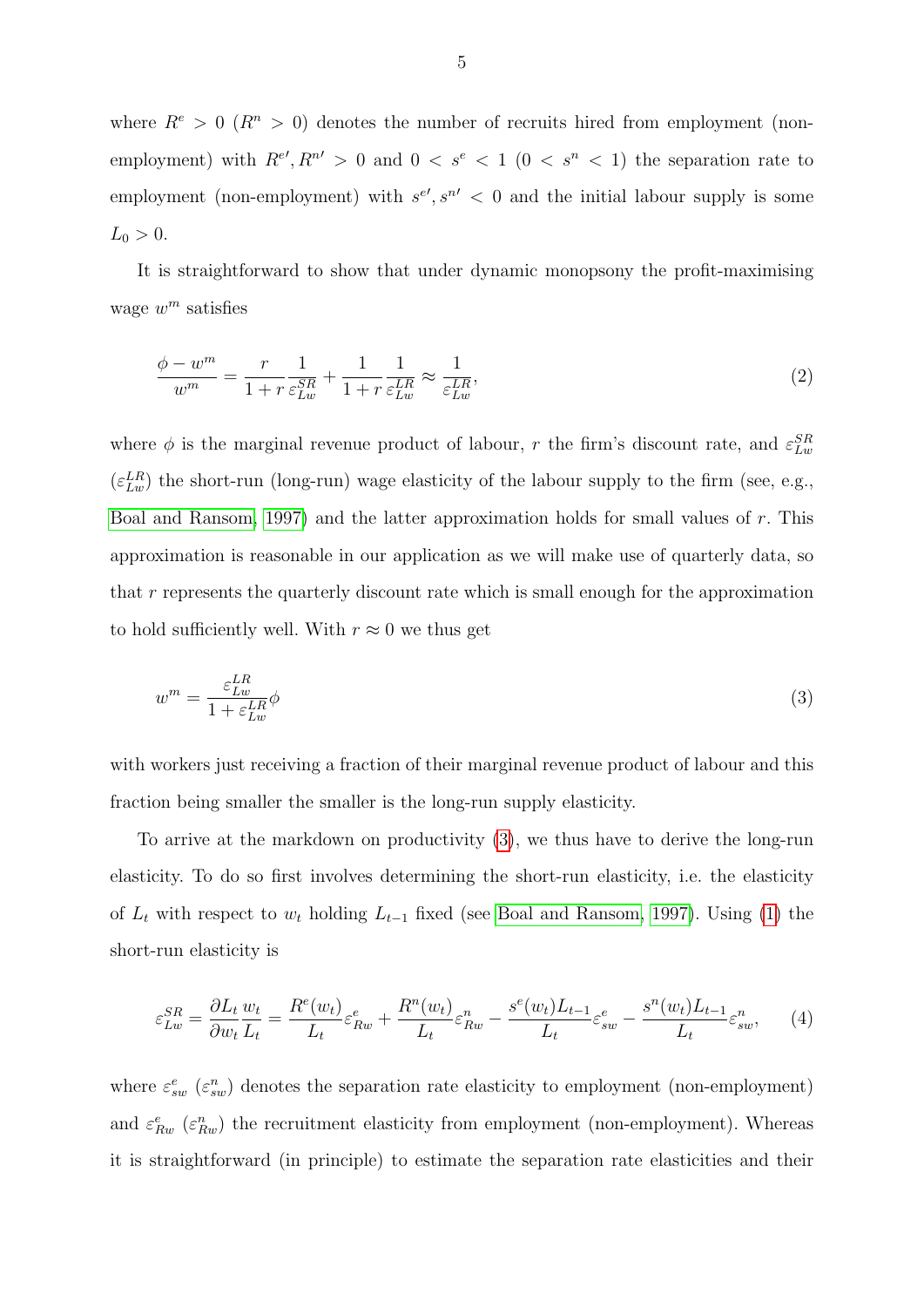weights in equation [\(4\)](#page-4-1) from information on job durations available in many data sets, estimating the recruitment elasticities is a much harder task. For this would require the researcher not only to know the number and wages of firms' hires but also to know all the firms' applicants and the wages offered to these.

To avoid this problem, we follow the previous literature and simplify equation [\(4\)](#page-4-1) by imposing more structure on the model. Following [Manning](#page-24-0) [\(2003,](#page-24-0) pp. 96–100) we make use of [Burdett and Mortensen'](#page-23-8)s [\(1998\)](#page-23-8) equilibrium search model. In this model, employed workers search on the job drawing job offers from the wage distribution  $F$  at a constant rate  $\lambda$  and are assumed to change employers whenever the offered wage is larger than the current one. Hence, the separation rate to employment and the recruits from employment are, respectively, given by

<span id="page-5-1"></span><span id="page-5-0"></span>
$$
s^{e}(w_t) = \lambda [1 - F(w_t)], \qquad (5)
$$

$$
R^{e}(w_{t}) = \lambda \int_{\underline{w}}^{w_{t}} L_{t}(x, L_{t-1}) dF(x), \qquad (6)
$$

where  $w$  denotes workers' common reservation wage. Using  $(5)$  the separation rate elasticity to employment is

<span id="page-5-3"></span><span id="page-5-2"></span>
$$
\varepsilon_{sw}^e = -\frac{\lambda F'(w_t) w_t}{s^e(w_t)}.\tag{7}
$$

Making use of [\(6\)](#page-5-1) and [\(7\)](#page-5-2) the recruitment elasticity from employment becomes

$$
\varepsilon_{Rw}^e = \frac{\lambda L_t F'(w_t) w_t}{R^e(w_t)} = -\frac{s^e(w_t) L_t}{R^e(w_t)} \varepsilon_{sw}^e.
$$
\n
$$
(8)
$$

Next, turn to the number of recruits from non-employment. These are given by

$$
R^n(w_t) = \frac{1 - \theta_R(w_t)}{\theta_R(w_t)} R^e(w_t), \qquad (9)
$$

where  $\theta_R = \frac{R^e}{R^e + R^n}$  denotes the share of hires from employment. Hence, the recruitment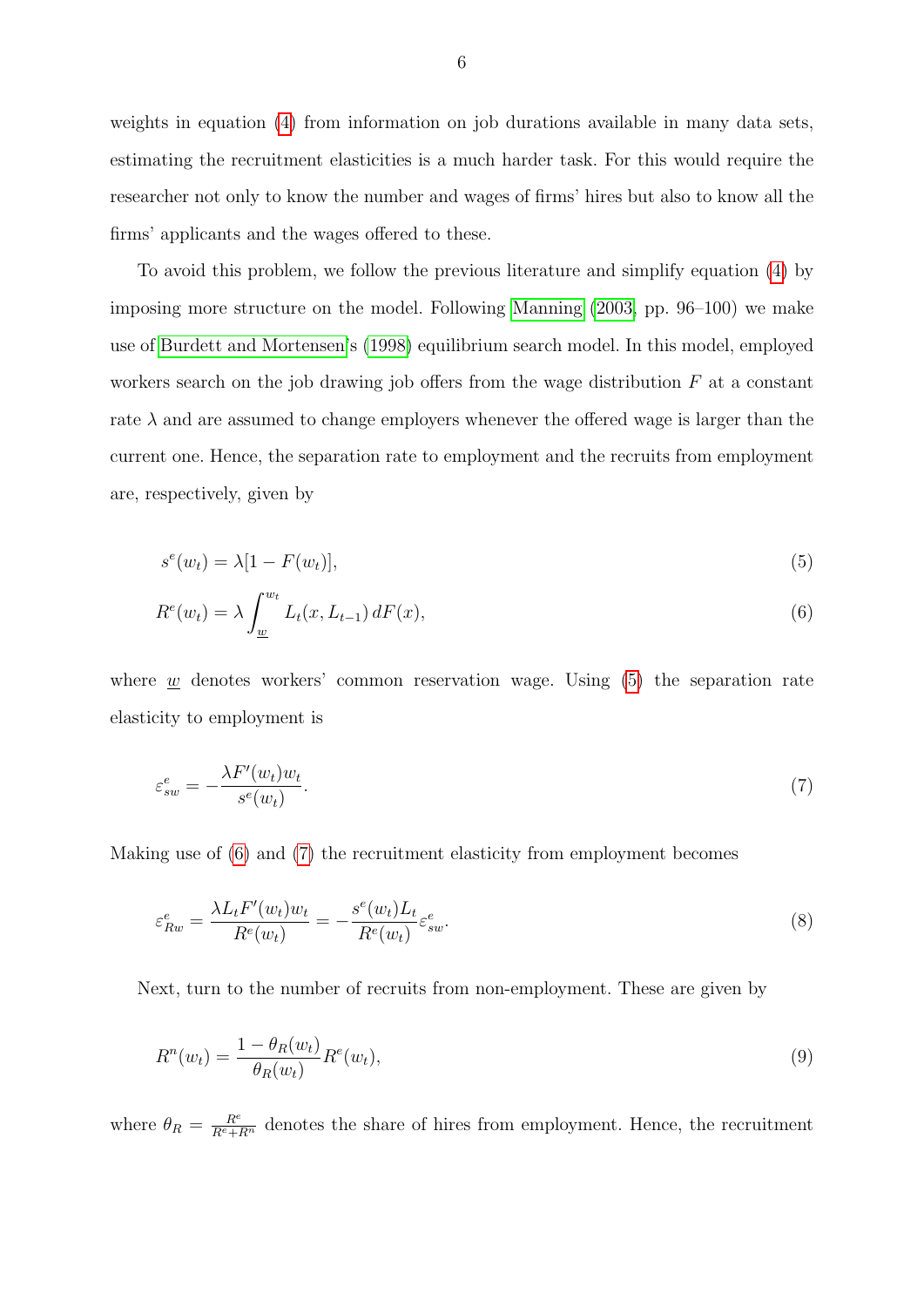elasticity from non-employment is

<span id="page-6-0"></span>
$$
\varepsilon_{Rw}^n = \varepsilon_{Rw}^e - \frac{\theta_R'(w_t)w_t}{[1 - \theta_R(w_t)]\theta_R(w_t)} = \varepsilon_{Rw}^e - \frac{\varepsilon_{\theta w}^R}{1 - \theta_R(w_t)}
$$
(10)

with  $\varepsilon_{\theta w}^R$  denoting the wage elasticity of the share of recruits hired from employment.

Combining  $(4)$ ,  $(8)$ , and  $(10)$  yields

<span id="page-6-1"></span>
$$
\varepsilon_{Lw}^{SR} = -\frac{s_e(w_t)[L_t + \theta_R(w_t)L_{t-1}]}{\theta_R(w_t)L_t}\varepsilon_{sw}^e - \frac{s^n(w_t)L_{t-1}}{L_t}\varepsilon_{sw}^n - \frac{R^e(w_t) + R^n(w_t)}{L_t}\varepsilon_{\theta w}^R. \tag{11}
$$

To arrive at the long-run elasticity, we have to take into account that a change in the current wage also affects future employment levels, i.e.  $L_{t+1}$ ,  $L_{t+2}$ , etc., because increased current employment will be inherited to future periods. Therefore, the long-run labour supply elasticity to the firm is

<span id="page-6-2"></span>
$$
\varepsilon_{Lw}^{LR} = \frac{\partial L_t}{\partial w_t} \frac{w_t}{L_t} + \frac{\partial L_{t+1}}{\partial L_t} \frac{\partial L_t}{\partial w_t} \frac{w_t}{L_t} + \frac{\partial L_{t+2}}{\partial L_{t+1}} \frac{\partial L_{t+1}}{\partial L_t} \frac{\partial L_t}{\partial w_t} \frac{w_t}{L_t} + \cdots
$$
\n
$$
= \varepsilon_{Lw}^{SR} \sum_{k=0}^{\infty} \prod_{l=0}^{k} \frac{\partial L_{t+l}}{\partial L_t}.
$$
\n(12)

With  $w_t = w_{t+k}$  for all  $k \in \mathbb{N}$ , i.e. without changes in (expected) future wages, equation [\(1\)](#page-3-1) yields  $\prod^k$  $_{l=0}$  $\partial L_{t+l}$  $\frac{\partial L_{t+l}}{\partial L_t} = [1 - s^e(w_t) - s^n(w_t)]^k$ , so  $\sum_{t=1}^{\infty}$  $k=0$  $\prod^k$  $_{l=0}$  $\partial L_{t+l}$  $\frac{\partial L_{t+l}}{\partial L_t} = 1/[s^e(w_t) + s^n(w_t)]$  and  $\varepsilon_{Lw}^{LR} =$  $\varepsilon_{Lw}^{SR}$  $s^e(w_t) + s^n(w_t)$ .  $(13)$ 

<span id="page-6-3"></span>Combining [\(11\)](#page-6-1) and [\(13\)](#page-6-2) we thus arrive at

$$
\varepsilon_{Lw}^{LR} = -\underbrace{\frac{\theta_s(w_t)[L_t + \theta_R(w_t)L_{t-1}]}{\theta_R(w_t)L_t}}_{\equiv a} \varepsilon_{sw}^e - \underbrace{\frac{[1 - \theta_R(w_t)]L_{t-1}}{L_t}}_{\equiv b} \varepsilon_{sw}^n - \underbrace{\frac{R^e(w_t) + R^n(w_t)}{[s^e(w_t) + s^n(w_t)]L_t}}_{\equiv c} \varepsilon_{gw}^R, (14)
$$

where  $\theta_s = \frac{s^e}{s^e + s^e}$  $\frac{s^e}{s^e+s^n}$  denotes the share of separations to employment. Equation [\(14\)](#page-6-3) allows us to estimate the long-run labour supply elasticity to the firm from the two separation rate elasticities,  $\varepsilon_{sw}^e$  and  $\varepsilon_{sw}^n$ , the wage elasticity of the share of recruits hired from employment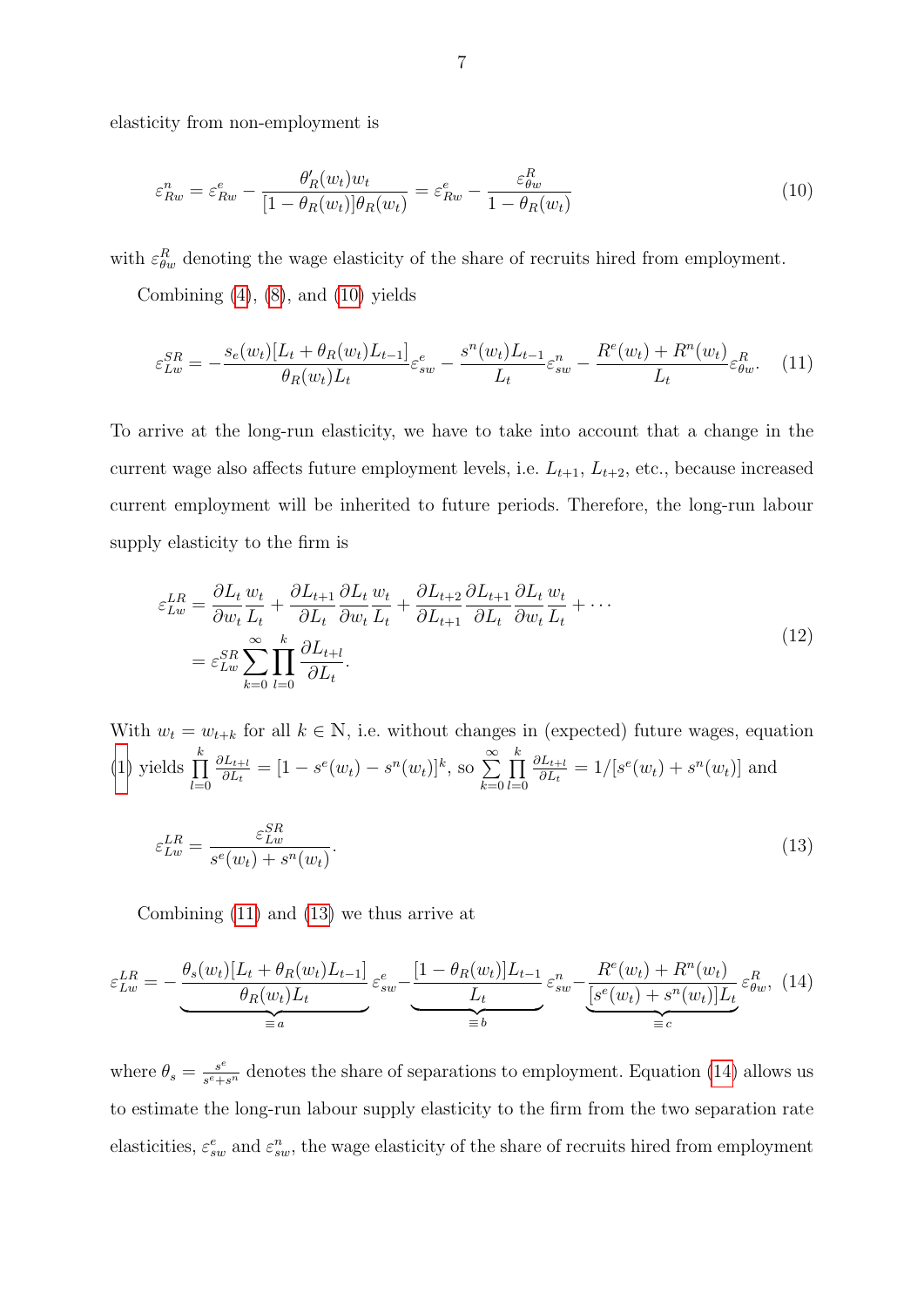$\varepsilon_{\theta w}^R$ , and their respective weights, a, b, and c.<sup>[2](#page-0-0)</sup>

Note that equation [\(14\)](#page-6-3) nests the simpler approaches used in the previous literature to estimate the supply elasticity: Assuming a steady-state environment with constant employment for all firms, that is  $\theta(w) \equiv \theta_R(w) \equiv \theta_s(w)$  and  $L_t \equiv L$ , equation [\(14\)](#page-6-3) simplifies to

$$
\varepsilon_{Lw}^{LR} = -[1 + \theta(w)]\varepsilon_{sw}^e - [1 - \theta(w)]\varepsilon_{sw}^n - \varepsilon_{\theta w}^R \tag{15}
$$

as in [Manning](#page-24-0) [\(2003,](#page-24-0) p. 100). Additionally restricting to an environment without transitions from and to non-employment, i.e.  $\theta^R(w_t) \equiv \theta^s(w_t) \equiv 1$  and thus  $\varepsilon_{sw}^n = \varepsilon_{\theta w}^R = 0$ , equation [\(14\)](#page-6-3) becomes

$$
\varepsilon_{Lw}^{LR} = -2\varepsilon_{sw}^e \tag{16}
$$

as in [Manning](#page-24-0) [\(2003,](#page-24-0) p. 98). This is the steady-state approach chosen by [Depew and](#page-23-7) [Sørensen](#page-23-7) [\(2013\)](#page-23-7) when investigating the cyclicality of employers' monopsony power.

#### <span id="page-7-0"></span>2.2 Econometric specification

To estimate the long-run labour supply elasticity to the firm over the business cycle using equation [\(14\)](#page-6-3), we have to estimate the cyclical movement of six components: (i) the separation rate elasticity to employment  $\varepsilon_{sw}^e$  and (ii) its weight a, (iii) the separation rate elasticity to non-employment  $\varepsilon_{sw}^n$  and (iv) its weight b, and (v) the wage elasticity of the share of recruits from employment  $\varepsilon_{\theta w}^R$  and (vi) its weight c. In the following, we will use the aggregate unemployment rate as a measure of the business cycle.<sup>[3](#page-0-0)</sup>

To arrive at estimates of the separation rate elasticities to employment and non-employment, we follow [Manning](#page-24-0)  $(2003, p. 100-104)$  $(2003, p. 100-104)$  and [Hirsch](#page-24-1) *et al.*  $(2010)$  and model

 $\overline{2}$  Note that our way of estimating the long-run labour supply to the firm using equation [\(14\)](#page-6-3) differs from [Webber'](#page-24-7)s  $(2013a,b)$  $(2013a,b)$  estimation approach who also tries to relax the steady-state assumption imposed by the previous literature. Apparently, however, [Webber](#page-24-7) does neither take into account that a change in the firm's current wage both affects this firm's current and future employment growth nor distinguish short-run and long-run effects of such a wage change.

<sup>&</sup>lt;sup>3</sup> Note that our findings are unchanged when using the lagged (by one year) aggregate unemployment rate as an alternative measure of the business cycle.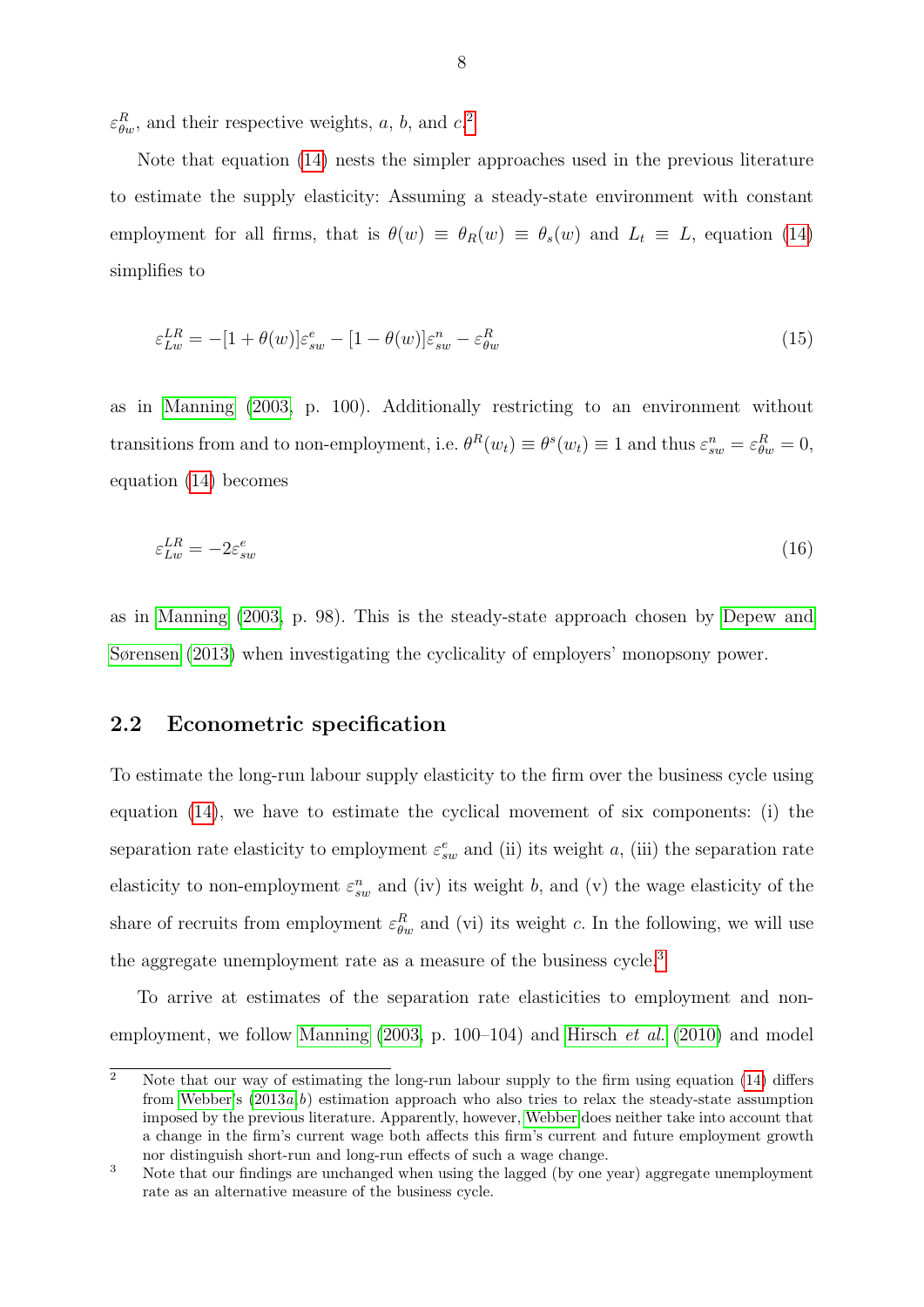the separation rates of job spell i belonging to worker  $m(i)$  as exponential models

<span id="page-8-0"></span>
$$
s_i^{\rho}(\mathbf{x}_i^{\rho}(t), \upsilon_{m(i)}^{\rho}) = \exp(\mathbf{x}_i^{\rho}(t)'\boldsymbol{\beta}^{\rho})\upsilon_{m(i)}^{\rho}
$$
\n(17)

with route  $\rho = e, n$ , a vector of time-varying covariates  $\mathbf{x}_i^{\rho}$  $i(t)$ , a corresponding vector of coefficients  $\beta^{\rho}$ , and unobserved worker heterogeneity  $v_n^{\rho}$  $m(n)$ , which is assumed to be independent of observed covariates  $\mathbf{x}_i^{\rho}$  $\int_{i}^{\rho}(t)$  and to follow a gamma distribution (as put forward by Abbring and van den Berg,  $2007$ ).<sup>[4](#page-0-0)</sup> Note that by specifying separation rates as exponential models, we do not control for job tenure (i.e. we impose a constant baseline hazard on the model and thus restrict the separation rate to show no duration dependence). Of course, this puts a severe restriction on the models. Yet, we follow [Manning](#page-24-0) [\(2003,](#page-24-0) p. 103) in arguing that under monopsony firms pay higher wages in order to reduce separations and increase tenure. Controlling for tenure would fail to attribute this indirect effect on the firm's labour supply to wages. In other words, job tenure would be a 'bad control variable', to use [Angrist and Pischke'](#page-23-11)s [\(2009,](#page-23-11) pp. 64– 68) terminology, in that it is itself partly determined by wages, and controlling for it is expected to yield a downward bias (in absolute value) in the estimated separation rate elasticities.[5](#page-0-0) To estimate the separation rate elasticities, we include the log wage and its interaction with the unemployment rate  $u_i(t)$  as covariates in [\(17\)](#page-8-0). So the respective separation rate elasticity is given by  $\varepsilon_{sw}^{\rho} = \beta_w^{\rho} + \beta_{uw}^{\rho} \times u_i(t)$ , and the estimated  $\beta_{uw}^{\rho}$  informs us on its cyclicality.

The wage elasticity of the share of recruits hired from employment is estimated from a random-effects logit model for the probability that a recruit comes from employment

<sup>4</sup> Assuming conditional independence of the separation probabilities to employment and nonemployment [Manning](#page-24-0) [\(2003,](#page-24-0) pp. 100/101) shows that they can be estimated separately by two univariate hazard rate models. When estimating the separation rate to non-employment all jobs are used. In contrast, when estimating the separation rate to employment only those jobs that do not end in non-employment are considered.

<sup>&</sup>lt;sup>5</sup> This is exactly what is found in later checks of robustness (see Section [5\)](#page-18-0) in which we estimate stratified Cox models that jointly control for job tenure and time-invariant unobserved worker or plant heterogeneity without imposing a random-effects assumption.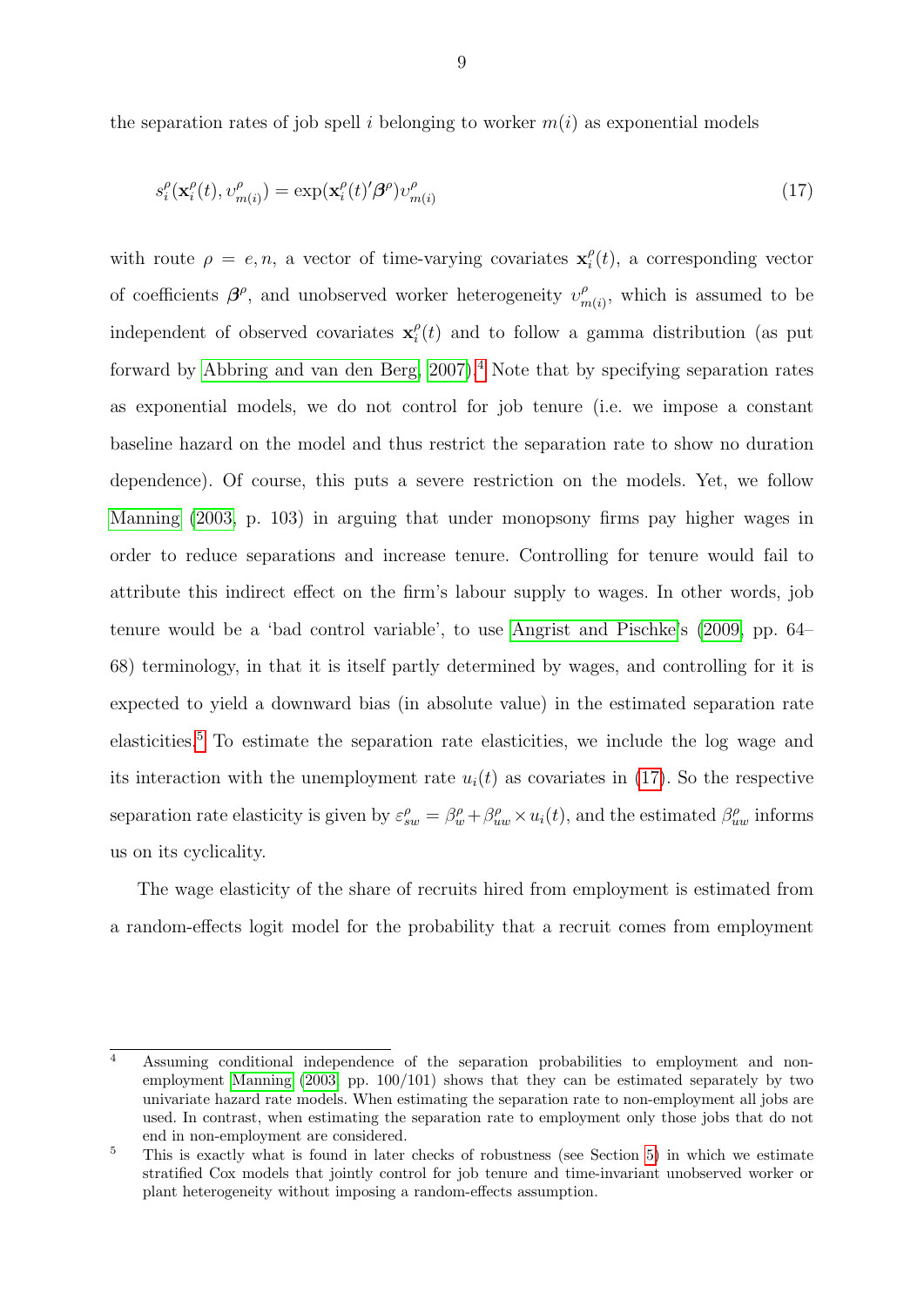(as opposed to non-employment)

$$
Pr[y_i = 1 | \mathbf{x}_i, v_{m(i)}] = \Lambda(\mathbf{x}'_i \boldsymbol{\beta} + v_{m(i)}),
$$
\n(18)

where notation follows the same rules as before,  $y_i$  is an indicator for a hire from employment, Λ denotes the c.d.f. of a standard logistic distribution, and unobserved worker heterogeneity  $v_m$  is Gaussian. Again, we include the log wage and its interaction with the unemployment rate as covariates in [\(17\)](#page-8-0). As can be easily shown,  $\beta_w + \beta_{uw} \times u_i$  gives the wage elasticity of the share of recruits hired from employment  $\varepsilon_{\theta w}^R$  divided by  $1 - \theta_R$ .

Finally, the weights of the separation rate and recruitment elasticities are estimated from the data. That is, for every period  $a, b$ , and c are calculated using the period sample averages of  $L_t$ ,  $L_{t-1}$ ,  $\theta_R$ ,  $\theta_s$ ,  $R^e$ ,  $R^n$ ,  $s^e$ , and  $s^n$ .

Together, the period estimates of  $\varepsilon_{sw}^e$ ,  $\varepsilon_{nw}^n$ ,  $\varepsilon_{\theta w}^R$ , a, b, and c allow us to construct a time series of the long-run labour supply elasticity to the firm. In a next step of analysis, we relate this time series to the unemployment rate in the economy to see by how much the elasticity is moving over the business cycle. In a last step, we compare cyclical fluctuations in the elasticity to those in workers' wages to gain insight into the potential economic relevance of cyclical changes in employers' monopsony power.

### <span id="page-9-0"></span>3 Data

To put this approach into practice, we need detailed high-frequency data on job durations, preceding and subsequent jobs and periods of non-employment, as well as on workers and employers over a long period of time, ideally encompassing several business cycles. For our purpose, we combine two administrative data sets for the period 1985–2010: the Integrated Employment Biographies (IEB) and a quarterly version of the Establishment History Panel (BHP) provided by the Institute for Employment Research (IAB).

The data on job durations (on a daily basis), transitions, wages (deflated by the consumer price index), and worker characteristics come from a 5 per cent random sample of the IEB. The IEB comprises all wage and salary employees registered with the German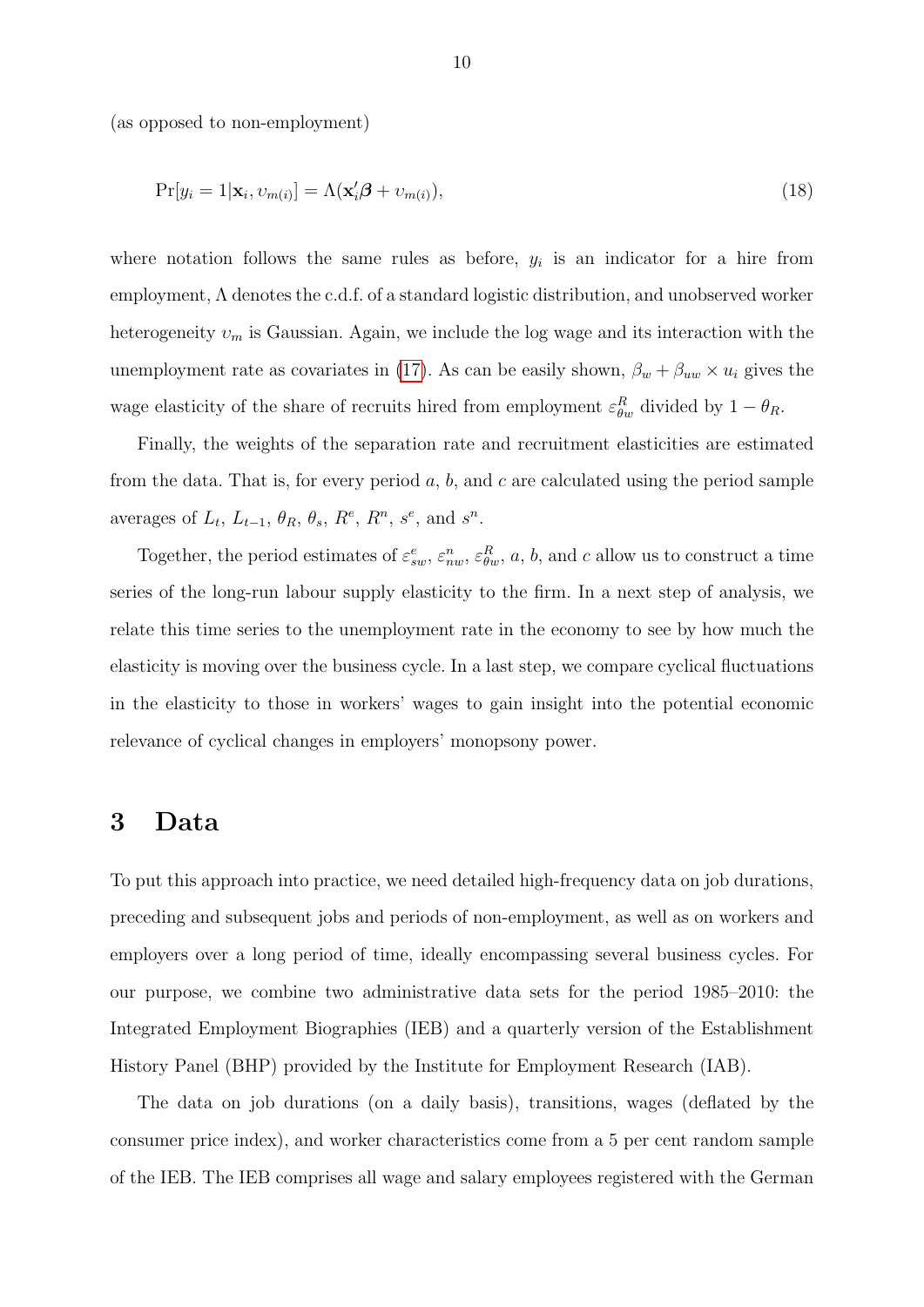social security system, where about 80 per cent of all people employed in Germany are covered by the system.<sup>[6](#page-0-0)</sup> Since the information contained is used to calculate social security contributions, the data set is highly reliable and especially useful for analyses taking wages and job durations into account.

Information on employers comes from a quarterly version of the BHP which again consists of data from the German social insurances that are this time aggregated at the end of each quarter.<sup>[7](#page-0-0)</sup> It not only contains information on plants' workforce composition and size but also on plant closures, which allows us to identify jobs in plants during their closing years.[8](#page-0-0) Using turnover in these plants, however, is uninformative on the impact of wages on individual workers' separation decisions and may yield a spurious relationship between wages and separations. As a case in point, if receiving a low wage reflects low productivity and low-productivity employers are more likely to be driven out of the market, this will result in a negative correlation between wages and separations that is not driven by workers' labour supply behaviour. For this reason we exclude plants during their closing year.

Although our data contain observations for East German workers from 1992 onwards, restricting our analysis to the post-unification period would markedly reduce our period of observation and thus the scope of our investigation. Moreover, including East German data for the 1990s would mix up business cycle effects and those effects stemming from the transition of a socialist planned economy to a market economy. We will thus focus our analysis throughout on individuals working in West Germany (excluding Berlin) during the period 1985–2010 and further restrict it to males aged 18–55 years to circumvent selectivity issues regarding female employment and early retirement.

The merged data set allows us to build up an inflow sample of jobs starting between 1985 and 2010 taking into account workers' previous labour market status, the job duration, and – provided the job ended during our period of observation – workers' subsequent labour market status. In the following, we follow our theoretical model and

 $6$  For details on the IEB, see [Jacobebbinghaus and Seth](#page-24-10) [\(2007\)](#page-24-10).

<sup>7</sup> For details on the BHP, see [Spengler](#page-24-11) [\(2009\)](#page-24-11).

<sup>&</sup>lt;sup>8</sup> Note that plant size does not comprise marginally employed workers as these are not consistently included in our data.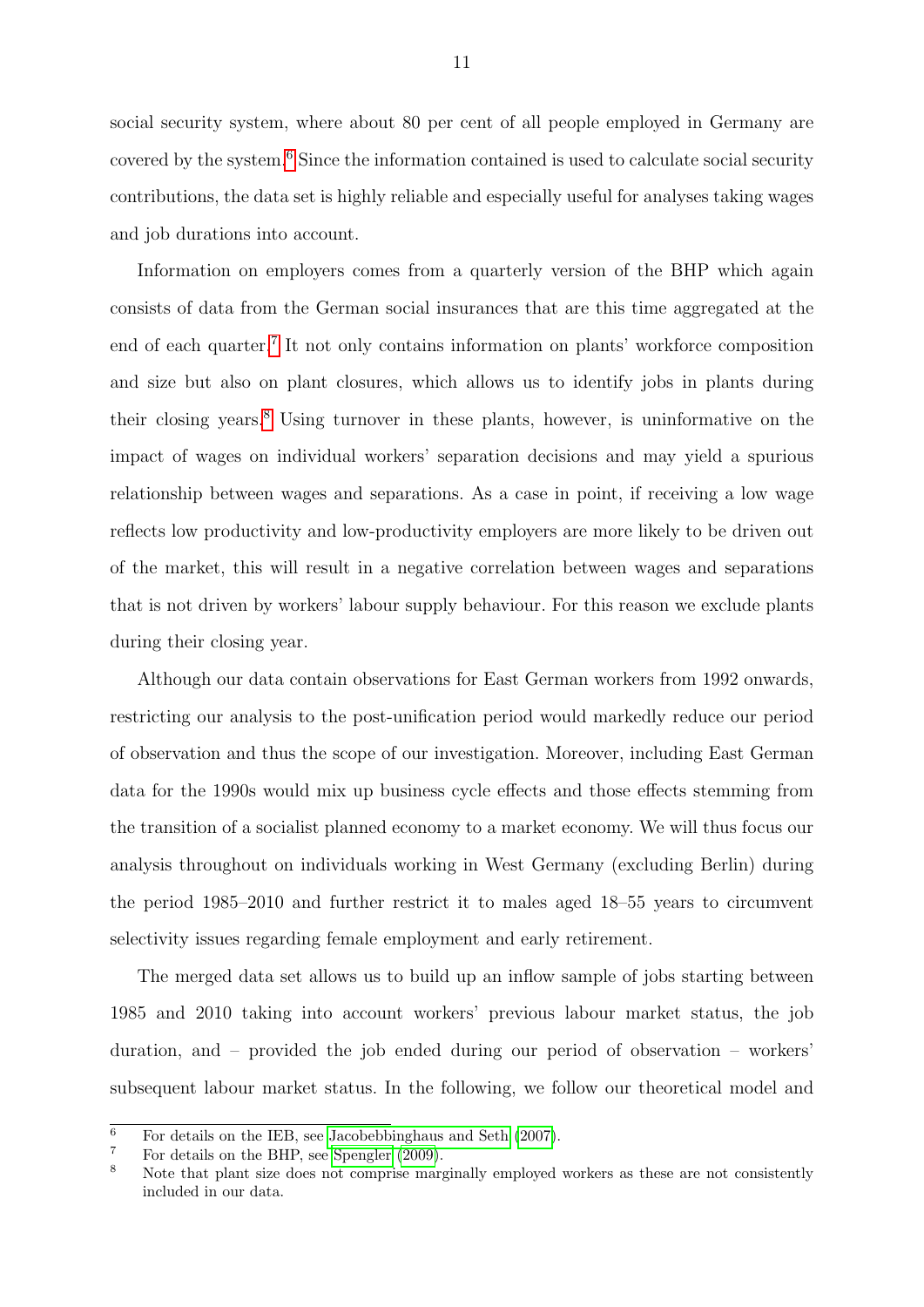distinguish two labour market states: employment and non-employment. Consequently, a job may end with a transition to employment, which refers to a new job with another employer (i.e. a plant with a different plant identifier), or with a transition to nonemployment, which refers to a subsequent spell in registered unemployment or no spell in the data at all.[9](#page-0-0) The latter either implies that the individual has changed to nonemployment without receiving unemployment benefits or that he has become, for instance, a self-employed worker not included in the data set. While our data do not enable us to disaggregate this category of unknown destination, information from other German data sets suggests that the vast majority of employees in this category have indeed moved to non-employment.[10](#page-0-0)

Whereas information on job spells and daily gross wages included in the data are highly reliable, the data include no detailed information on the number of hours worked. Also, wages are top-coded at the social security contribution ceiling, which affects 9.6 per cent of our observations. To deal with the first drawback, we restrict our analysis to full-time workers. To cope with the second, we exclude jobs with wages above the ceiling. Besides, information on workers' education is provided by employers and therefore inconsistent or missing for some workers. To alleviate this problem, we impute the missing information on education by employing a procedure proposed by [Fitzenberger](#page-23-12) et al. [\(2006\)](#page-23-12) that allows inconsistent education information to be corrected. After applying this imputation procedure, only about 1.5 per cent of jobs are dropped due to missing or inconsistent information on education.

As can be seen from Table [1,](#page-27-0) our final data set comprises an inflow sample of 2,559,991 jobs belonging to 842,017 workers employed by 655,504 plants. Out of these jobs, 41.4 per cent start from employment and 58.6 from non-employment. Similarly, out of the 2,277,765 jobs terminated during our observation window, 1,020,812 or 44.8 per cent end with a separation to employment and  $1,256,953$  or  $55.2$  per cent end with a transition to non-employment. For further descriptive statistics on our sample, see Appendix Table [A.1.](#page-36-0)

 $\overline{9}$  Separations are ignored if the employee is recalled by the same plant within three months.

<sup>10</sup> See, for example, [Bartelheimer and Wieck](#page-23-13) [\(2005\)](#page-23-13) for a transition matrix between employment and non-employment based on the German Socio-Economic Panel that allows stratification of the 'unknown' category into detailed categories.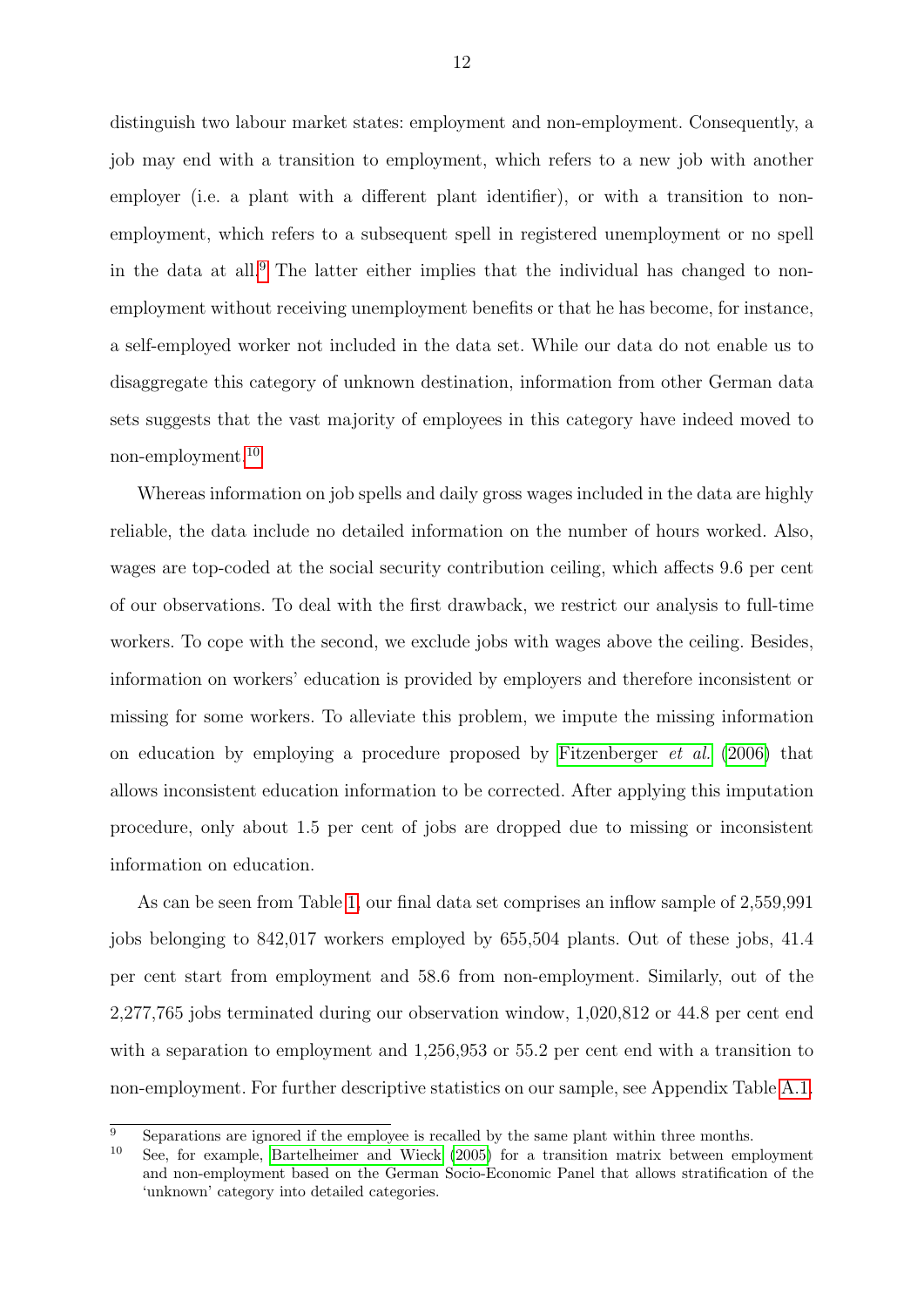#### — Table [1](#page-27-0) about here —

### <span id="page-12-0"></span>4 Results

#### <span id="page-12-1"></span>4.1 Cyclicality of the labour supply elasticity to the firm

To arrive at estimates of the long-run labour supply elasticity to the firm, we first of all estimate exponential models for the separation rates to employment and nonemployment and a random-effects logit model for the probability that a recruit is hired from employment as opposed to non-employment. This provides us with estimates for the separation rate elasticities to employment and non-employment and the wage elasticity of the share of recruits hired from employment.

All these models include individuals' log wage and the interaction term of the log wage and the aggregate West German unemployment rate as main regressors to allow for varying elasticities over the business cycle. We further include six age, two education, and ten occupation dummies as well as an indicator for an immigrant worker to control for individual characteristics.<sup>[11](#page-0-0)</sup> As plant controls we add four plant size dummies, the shares of low-skilled, high-skilled, female, immigrant, and part-time workers in the plant's workforce, the median age of the plant's workers, and 24 sector dummies. All estimations further include macro controls, namely year and quarter dummies, dummies for the type of region the firm is located in (i.e. rural, urban, or metropolitan), and the aggregate unemployment rate.

#### — Table [2](#page-27-1) about here —

Fitting these models, the main results of which are presented in Table [2,](#page-27-1) we find that all three elasticities vary statistically significantly over the business cycle: If the unemployment rate is high, both the separation rate elasticities to employment and nonemployment are lower in absolute value, whereas the wage elasticity of the share of recruits

 $\frac{11}{11}$  We follow Brücker and Jahn [\(2011\)](#page-23-14) and count as immigrants all workers with non-German citizenship and so-called ethnic German immigrants, who possess German citizenship.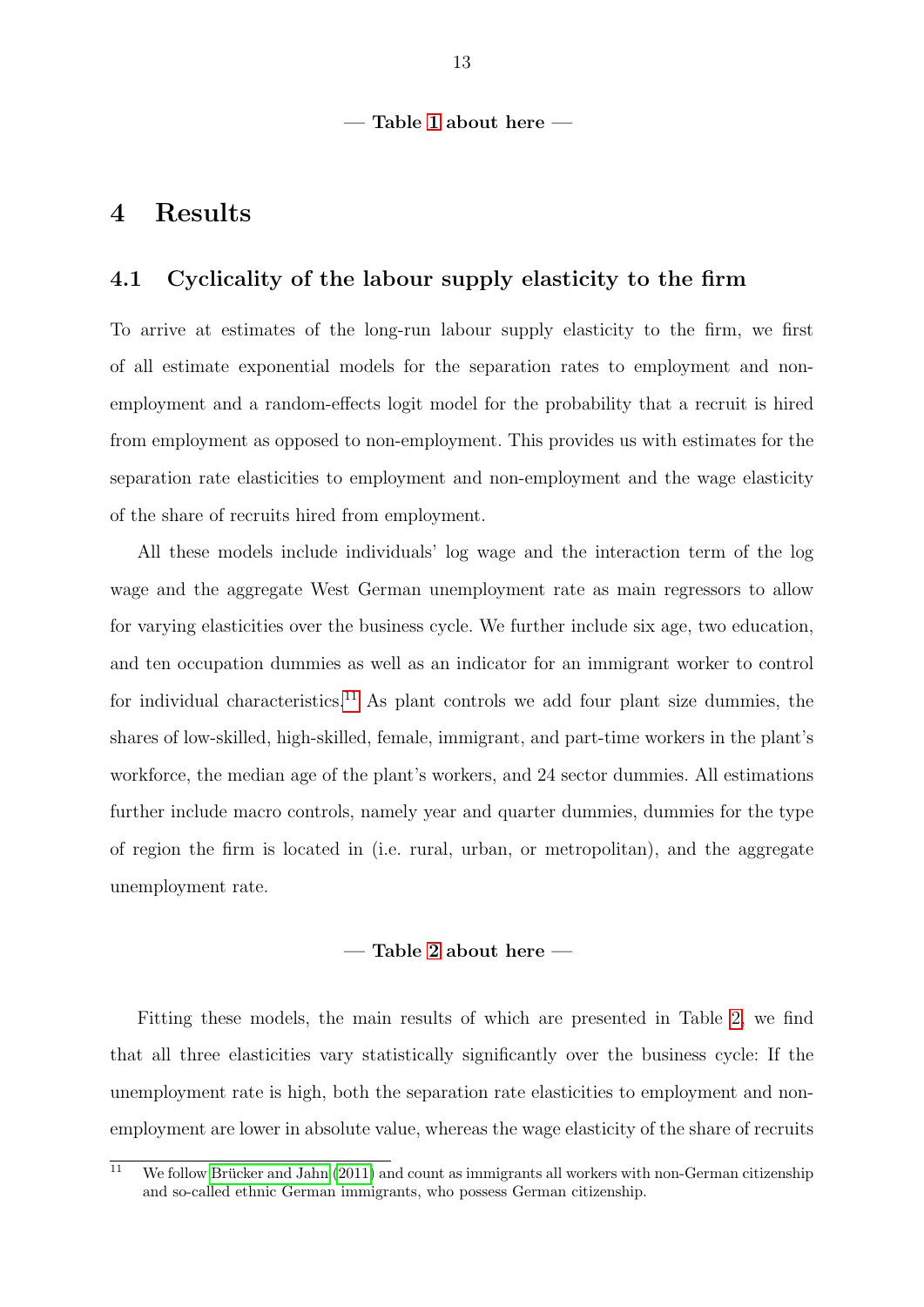hired from employment gets larger. As can be readily seen from equation [\(14\)](#page-6-3), every change in isolation as well as all changes together depress the long-run labour supply elasticity to the firm and thus raise firms' monopsony power.

To construct a time series of the elasticity, we next have to estimate the weights of the three separation rate and recruitment elasticities in equation  $(14)$ , a, b, and c, from the data by combining quarterly information on employment flows. From the estimates of the separation rate and recruitment elasticities and the weights we obtain a quarterly time series of the long-run labour supply elasticity to the firm for the years 1985–2010. As is clear from Table [3](#page-28-0) summarising our estimates, the long-run labour supply elasticity to the firm is varying markedly over our period of observation with estimates ranging from 1.43 to 3.34 and thus well within the range of the previous steady-state estimates surveyed by [Manning](#page-24-9) [\(2011,](#page-24-9) Table 7). In particular, they come very close to the previous steady-state estimates for West Germany of 2.49–3.66 by [Hirsch](#page-24-1) et al. [\(2010\)](#page-24-1) obtained for the low-unemployment years 2000–2002. The aggregate unemployment rate also varies considerably from 5.8 to 11.8 per cent. A plot of both the elasticity and the unemployment rate time series (see Figure [1\)](#page-25-0) is suggestive of a substantial procyclicality in the elasticity. Yet, the plot also reveals a strong seasonality in the elasticity series.

#### — Table [3](#page-28-0) and Figure [1](#page-25-0) about here —

To get rid of the seasonality and a potential trend in the labour supply elasticity, we run some simple regressions, regressing the elasticity on the unemployment rate, a group of quarter dummies, and a quadratic time trend (with all regressors centred around their sample means). As can be seen from Table [4,](#page-28-1) there is a significantly negative correlation between the estimated labour supply elasticity and the unemployment rate that hardly changes when controlling for seasonal and trend patterns. An increase in the unemployment rate by one percentage point is associated with a decrease in the long-run labour supply elasticity of about 0.11 in our preferred Model 3 that controls for both seasonality and trend components in the elasticity.

To get an impression about the economic relevance of this number, recall that under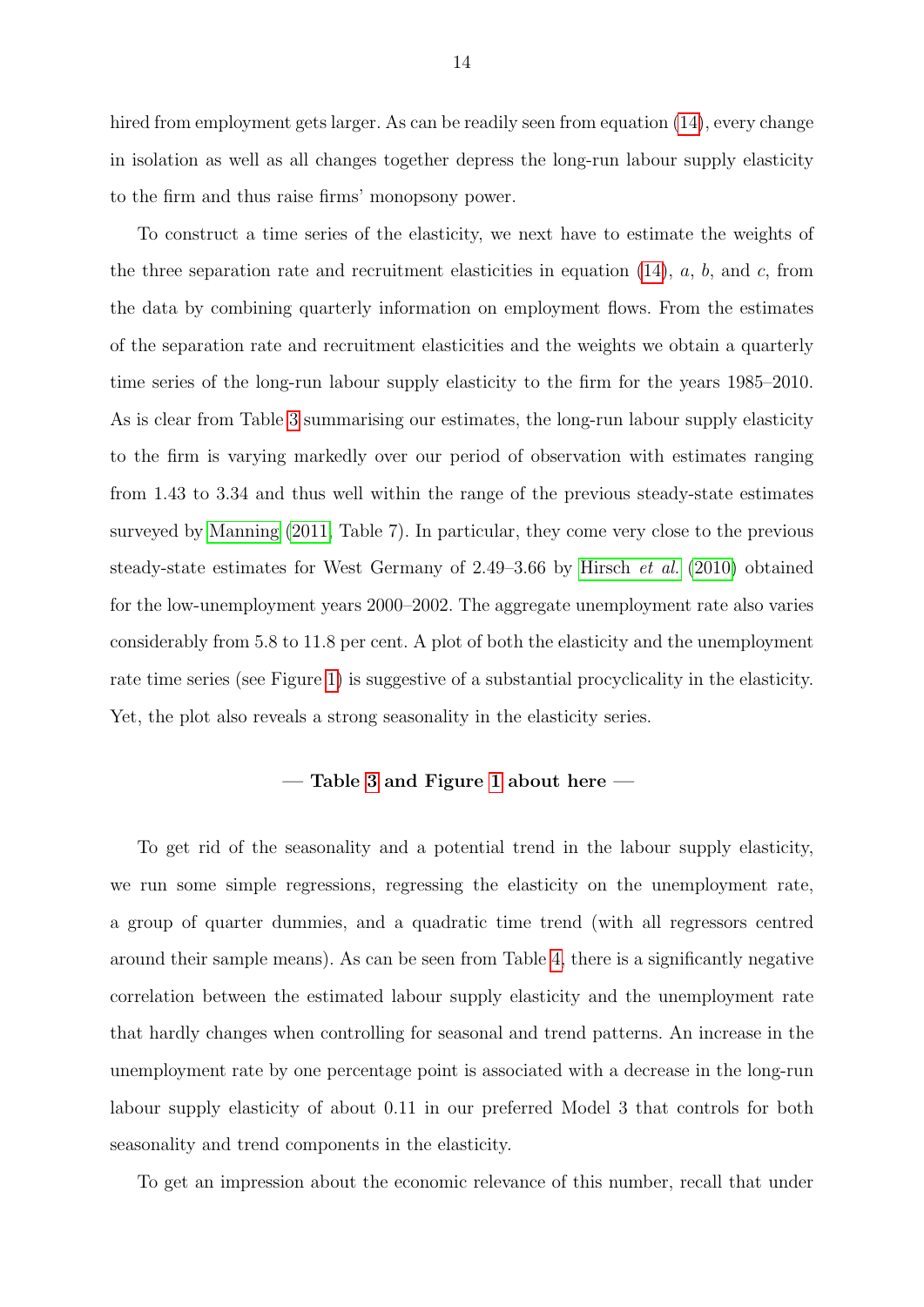monopsonistic wage setting (with negligible discounting of future profits) workers' wage  $w^m$  is a fraction of their marginal revenue product  $\phi$  that directly depends on the long-run labour supply elasticity to the firm,

$$
w^m = \frac{\varepsilon_{Lw}^{LR}}{\varepsilon_{Lw}^{LR} + 1} \phi.
$$
\n(19)

At the mean elasticity of our sample of 2.48 (see Table [3\)](#page-28-0) this suggests that workers obtain just 71.3 per cent of their marginal product and thus implies a considerable extent of monopsony power. Now consider a marked economic downturn leading to an increase in the unemployment rate by, say, 2.5 percentage points. Using the results from Model 3 in Table [4,](#page-28-1) this decreases the elasticity by 0.27 to 2.21, and workers are thus expected to receive only 68.8 per cent of their marginal product. In other words, workers' wages are expected to decrease by 3.5 per cent if employers make full use of their additional monopsony power over their workers. Our results therefore are in line with theory in suggesting that the long-run labour supply elasticity to the firm moves procyclically and so in an economically significant way.

— Table [4](#page-28-1) about here —

#### <span id="page-14-0"></span>4.2 Cyclicality of firms' monopsony power and workers' wages

Although we have identified substantial and varying monopsony power over the business cycle, it remains unclear whether firms actually exploit cyclical changes in their monopsony power by raising wages during economic upturns and lowering them when economic activity is deteriorating. While employers are unlikely to (substantially) change ongoing wages, due to institutional constraints like collective bargaining or implicit contracts, entry wages have shown to be considerably responsive to the business cycle in Germany (for a survey and recent evidence, see Stüber,  $2013$ ). And changes in entry wages may be readily implemented by reducing the substantial wage cushion present in a large majority of West German firms (see [Jung and Schnabel, 2011\)](#page-24-13).

To relate our findings on the procyclicality of the long-run elasticity to cyclical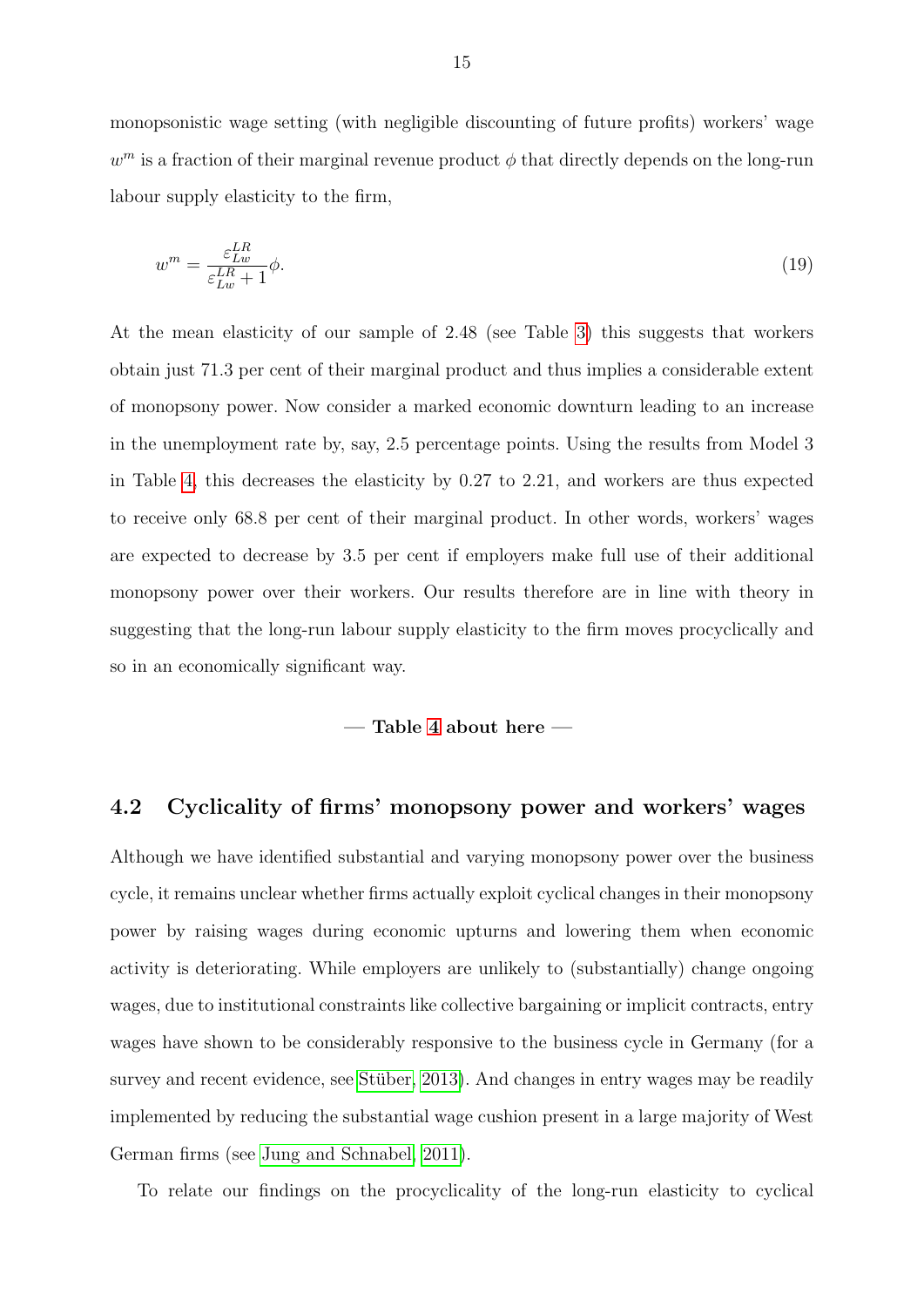fluctuations in workers' wages, we run some standard wage regressions regressing workers' entry wages on the aggregate unemployment rate and all the covariates included in the hazard rate and logit models controlling for personal and firm characteristics. The results shown in Table [5](#page-29-0) confirm that entry wages respond significantly to changes in the unemployment rate.<sup>[12](#page-0-0)</sup> In a standard OLS wage regression, an increase in the unemployment rate by one percentage point is associated with a significant decrease in the entry wage of about 1.2 per cent. When also including worker fixed effects, this effect even increases somewhat to 1.5 per cent.

#### $-$  Table [5](#page-29-0) about here  $-$

As we previously saw, our results imply that under pure monopsonistic wage setting a severe economic downturn increasing the unemployment rate by 2.5 percentage points is expected to reduce workers' wages by 3.5 per cent. Our wage regressions document that workers' expected entry wages would sink by 3.0–3.8 per cent if such an increase in unemployment were to occur. Hence, cyclical changes in employers' wage-setting power are able to account for the procyclicality of workers' wages, though admittedly we cannot be sure that observed wage changes actually reflect cyclical changes in monopsony power. Nevertheless, our back-of-the-envelope calculation makes clear that the procyclicality of the long-run labour supply elasticity to the firm is of the magnitude needed to generate observed wage changes if employers were to fully exploit their wage-setting power. This contrasts with the earlier contribution by [Depew and Sørensen](#page-23-7) [\(2013\)](#page-23-7) who found cyclical fluctuations of the monopsonistic markdown that are magnitudes larger than those of workers' wages. One has to bear in mind, however, that [Depew and Sørensen'](#page-23-7)s study utilises pre-war data from two U.S. firms' personnel files that comprise the unprecedented slump during and the strong recovery following the Great Depression and thus a period of unique economic turmoil unlikely to compare to our period of observation.

 $\overline{12}$  Note that, in line with our expectations, running similar regressions including incumbent workers' wages shows that ongoing wages are almost unresponsive to changes in the unemployment rate. The coefficient of the unemployment rate is only less than a tenth of the coefficient in the entry wage regressions.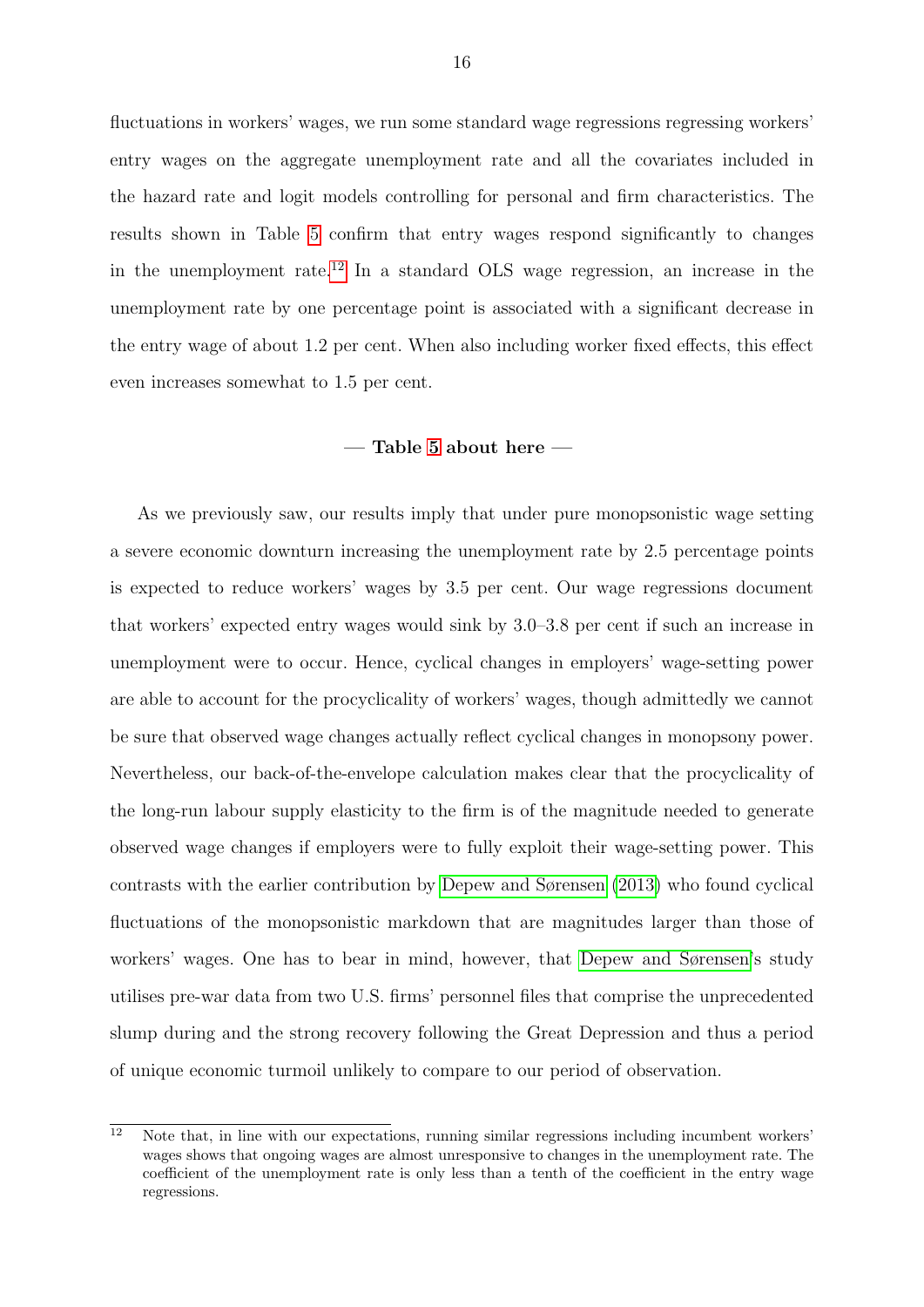#### <span id="page-16-0"></span>4.3 Cyclicality and the prevailing level of unemployment

Up to now, we have found evidence that both the long-run labour supply elasticity to the firm and workers' entry wages move procyclically. What is more, we also saw that under monopsonistic wage setting cyclical changes in the elasticity would generate a procyclicality in wages that is of the same magnitude to the one observed in workers' entry wages. So far, we have restricted the impact of the aggregate unemployment rate on both the elasticity and entry wages to be independent of the current state of the labour market, i.e. independent of the prevailing level of unemployment. It is tempting, though, to conjecture that deteriorating labour market prospects are felt more by workers when the labour market is tight than in a situation with already poor outside opportunities. In other words, the impact of the aggregate unemployment rate on the long-run labour supply elasticity to the firm may be more pronounced for low levels of unemployment.

To check this conjecture, we now redo our analysis adding the squared unemployment rate and its interaction with the log wage as covariates to the exponential and logit models used to arrive at estimates of the separation rate and recruitment elasticities. We thus allow the impact of the aggregate unemployment rate on the respective elasticity to depend on the prevailing state of the labour market.

As is clear from Table [6,](#page-30-0) which presents the main results obtained from fitting the modified exponential and logit models, the coefficients of the interaction of log wage and the squared unemployment rate are statistically significantly negative in the two hazard rate models. So the unemployment rate indeed has a less pronounced adverse impact on both the separation rate to employment and to non-employment if the prevailing unemployment rate is high. Nevertheless, our estimates of the long-run labour supply elasticity to the firm (and its components) summarised in Table [7](#page-30-1) are quantitatively very similar to those from our previous analysis shown in Table [3](#page-28-0) in Section [4.1.](#page-12-1) Furthermore, a plot of the elasticity and the unemployment rate time series presented in Figure [2](#page-25-1) is again suggestive of a procyclicality of the elasticity.

- Tables [6](#page-30-0) and [7](#page-30-1) and Figure [2](#page-25-1) about here –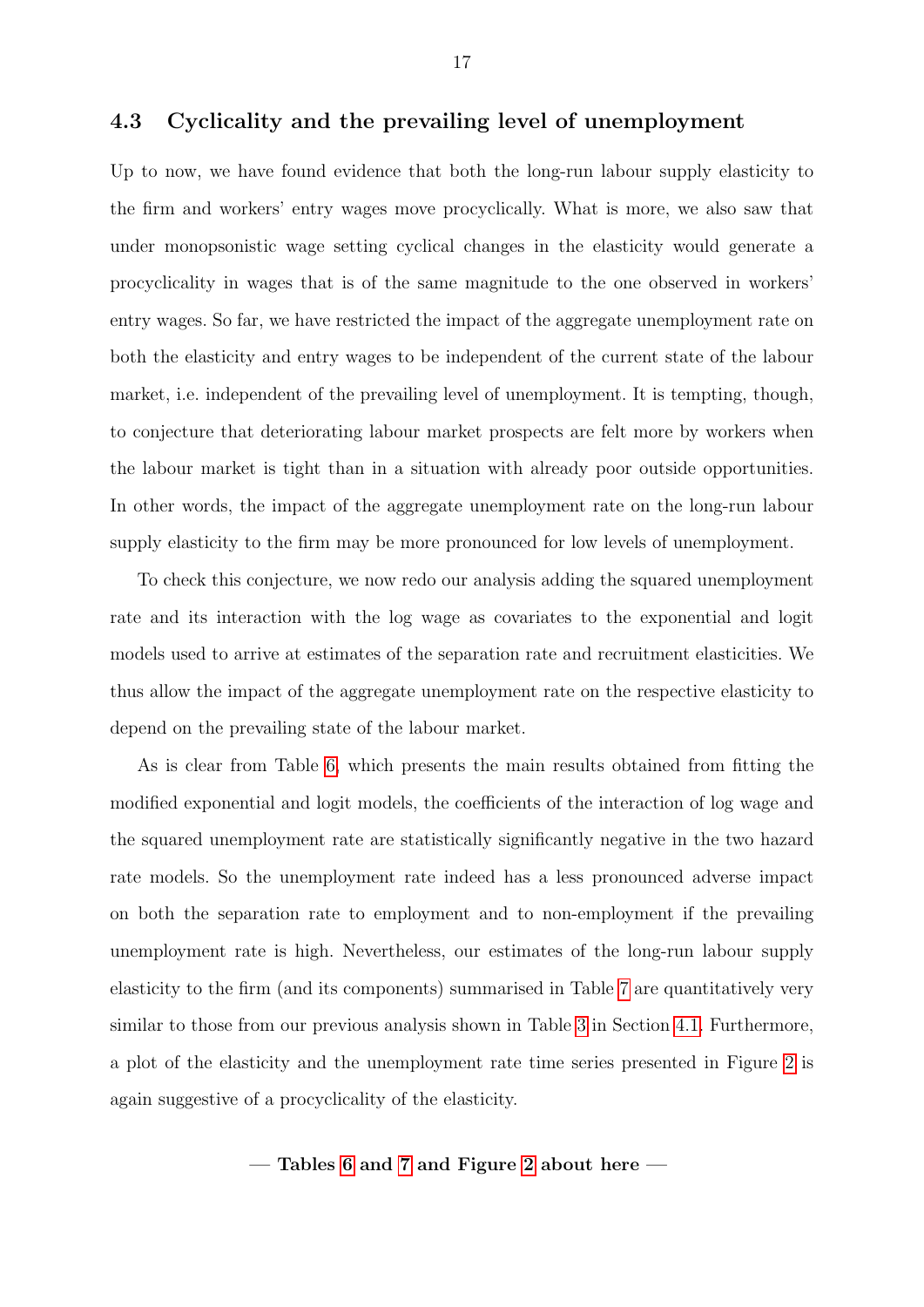Regressing the elasticity on a group of uemployment rate dummies, a group of quarter dummies, and a quadratic time trend (see Model 3 in Table [8\)](#page-31-0), we find that the elasticity is largest in a labour market with an unemployment rate of less than 7 per cent (which is the omitted reference group) and gets lower for larger levels of unemployment. An increase in the unemployment rate has a much stronger adverse impact on the elasticity for low levels of unemployment, and there is no further drop in the elasticity once unemployment exceeds 10 per cent.

#### — Table [8](#page-31-0) about here —

Remarkably, workers' entry wages are also more responsive to a rise in the unemployment rate when the prevailing level of unemployment is low. Regressing workers' entry wages on a group of unemployment rate dummies (see Table [9\)](#page-32-0) makes clear that increases in the unemployment rate are associated with considerable drops in workers' entry wages for low levels of unemployment. On the other hand, an increase in the unemployment rate has no further adverse impact on wages once the unemployment rate exceeds 10 per cent, which corresponds to the findings on the elasticity.

#### — Table [9](#page-32-0) about here —

Taken together, these results point at the robustness of our main finding that both firms' monopsony power and workers' wages move procyclically. Even more, they make clear that the procyclicality is more pronounced in tight labour markets with low unemployment that in slack labour market where rising unemployment is unlikely to further deteriorate workers' search prospects much. In particular, there is no further adverse effect of a rise in unemployment on both the elasticity and entry wages once the unemployment rate reaches 10 per cent.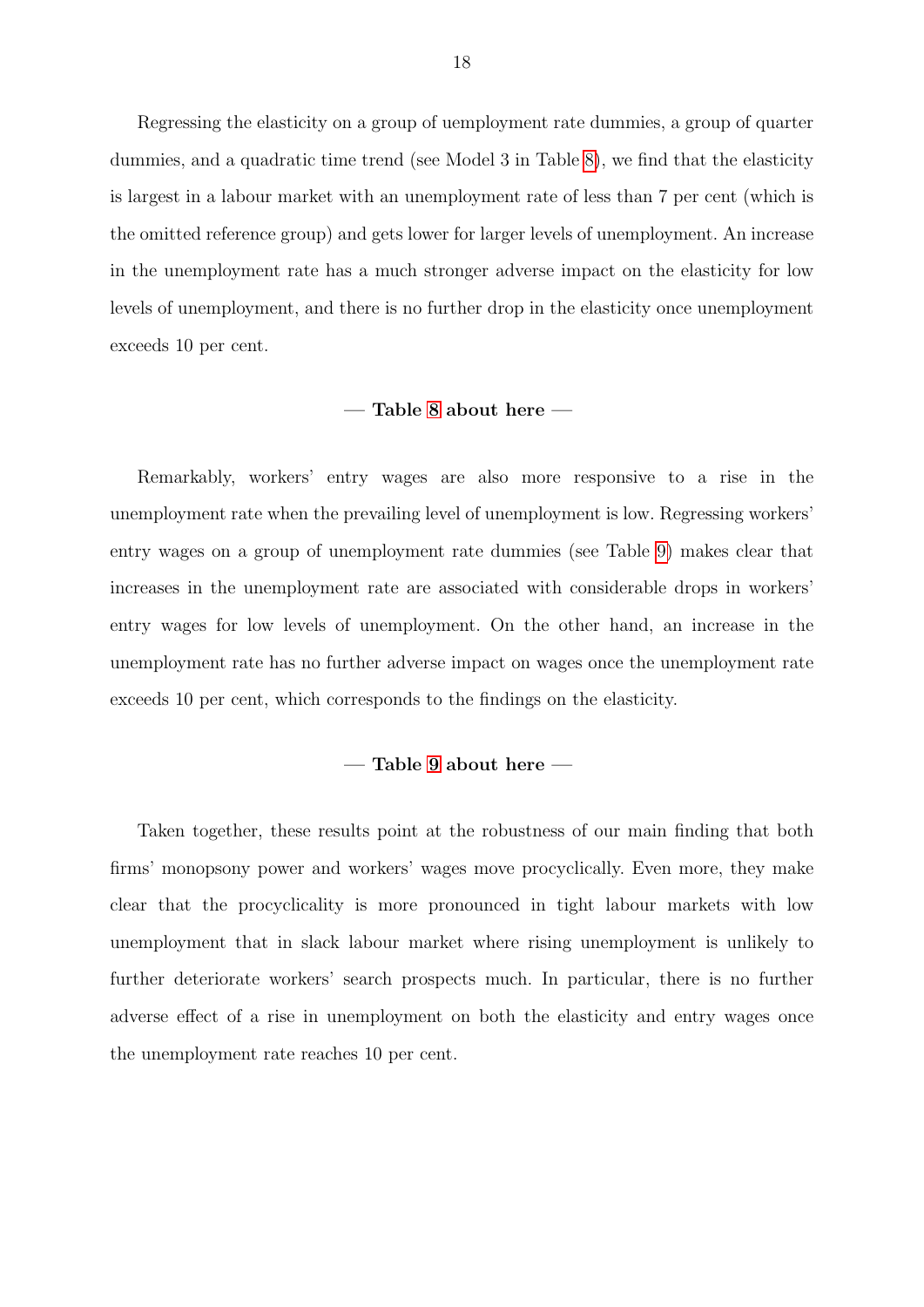### <span id="page-18-0"></span>5 Issues of robustness

#### <span id="page-18-2"></span>5.1 Robustness to unobserved worker heterogeneity

One legitimate concern regarding our findings is that transiting workers may differ considerably in terms of unobserved characteristics depending on the current state of the business cycle. As a case in point, a worker changing employers during bad times is arguably of much higher quality than a worker doing so during a boom. Therefore, our findings might suffer from bias if wages and workers' transition behaviour are correlated with unobserved worker quality.

A further concern is that our estimation approach to the separation rate elasticities assumes that wages are conditionally exogenous with respect to job duration to yield unbiased estimates. Yet, this assumption does not hold if high-ability (and thus highwage) workers self-select into stable jobs [\(Altonji and Williams, 2005\)](#page-23-15) or if incumbent workers' wages respond to their job opportunities [\(Pencavel, 1972\)](#page-24-14). While we did not find any evidence that incumbent workers' wages respond in a significant way to changes in unemployment (see footnote [12\)](#page-14-0), both these points should pose less a problem when controlling for permanent unobserved worker characteristics.

To scrutinise whether our findings suffer from bias stemming from unobserved worker characteristics, we redo our analysis from Section [4.3](#page-16-0) estimating separation rate and recruitment elasticities from models that control for unobserved time-invariant worker heterogeneity allowing this heterogeneity to be correlated with observed covariates (i.e. relaxing the random-effects assumption employed in the previous exponential and logit models). More precisely, separation rate elasticities are estimated from Cox models statified at the worker level, i.e. the route-specific hazard rate is modelled as

<span id="page-18-1"></span>
$$
s_i^{\rho}(t, \mathbf{x}_i^{\rho}(t)) = s_{0m(i)}^{\rho}(t) \exp(\mathbf{x}_i^{\rho}(t)'\boldsymbol{\beta}^{\rho}) \qquad (\rho = e, n), \qquad (20)
$$

where the baseline hazard  $s_0^{\rho}$  $\int_{0}^{\rho}$  (*t*) is some arbitrary worker-specific function of job duration thereby encompassing time-invariant unobserved heterogeneity at the level of worker  $m(i)$ . Adopting the stratified partial likelihood estimator allows us to sweep out the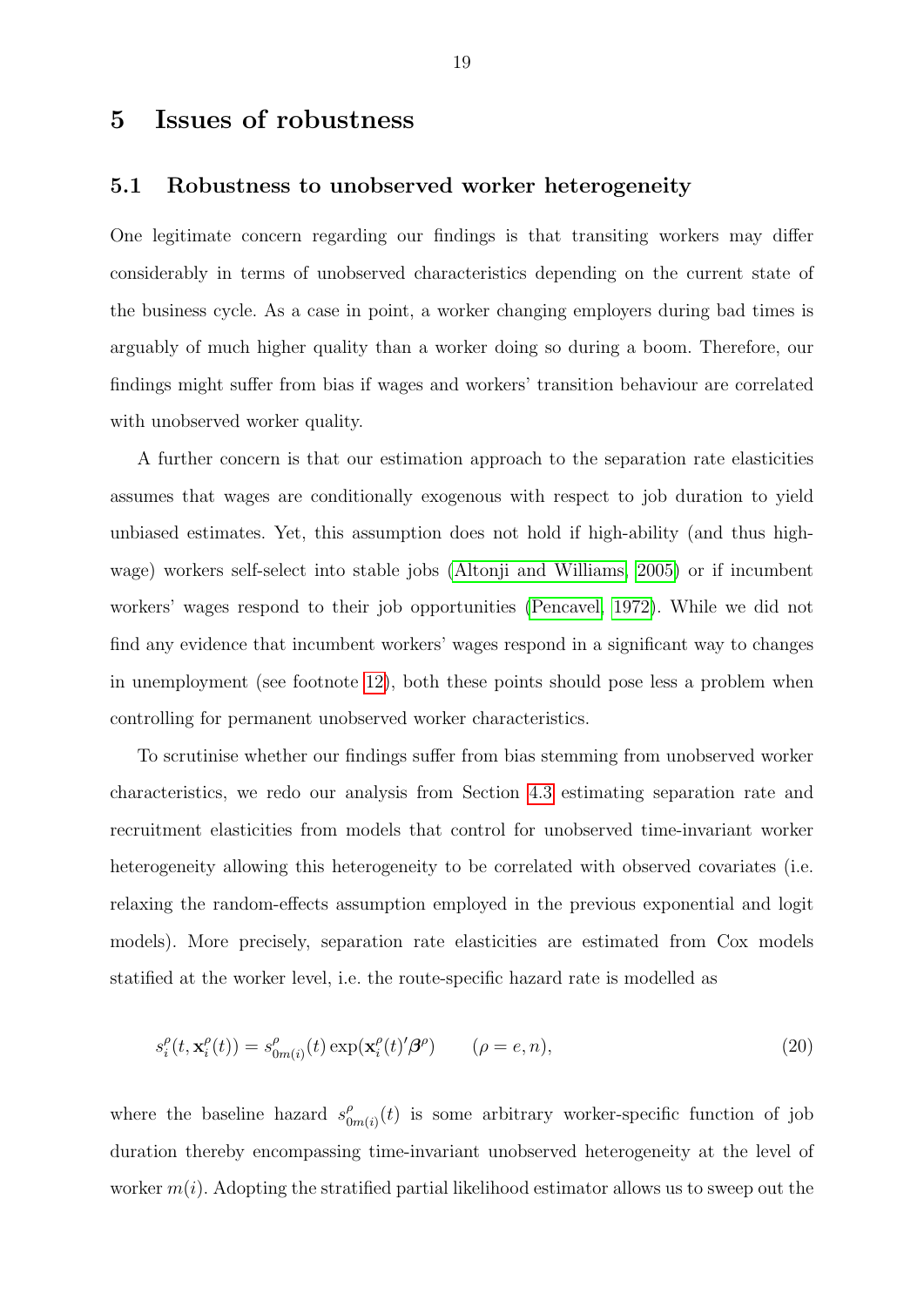worker-specific baseline hazard without the need of identifying it and thus to estimate the covariates' coefficients while controlling for unobserved worker heterogeneity in a similarly convenient way as with the within estimator in linear fixed-effects models (cf. [Ridder and](#page-24-15) [Tunalı, 1999\)](#page-24-15). That said, estimating stratified Cox models forces us to control for job tenure. As already said, the worker-specific baseline hazard  $s_{0m(i)}(t)$  in equation [\(20\)](#page-18-1) drops out of the partial likelihood function and does so without being constrained to be constant over job tenure t. By estimating stratified Cox models we thus not only control for unobserved worker heterogeneity but also for job tenure. And as discussed in Section [2.2,](#page-7-0) this introduces a bad control problem and should yield lower (in absolute value) estimated separation rate elasticities. We thus expect this exercise to result in considerably lower estimates of the long-run labour supply elasticity to the firm. Finally, the wage elasticity of the share of recruits hired from employment is estimated from a conditional logit model controlling for worker fixed effects.

As can be seen from Tables [10](#page-33-0) and [11,](#page-33-1) estimates of the separation rate elasticities are indeed markedly lower when controlling for both unobserved time-invariant worker heterogeneity and job tenure by means of stratified Cox models. As a consequence, the estimates of the long-run labour supply elasticity to the firm are lower than in previous specifications that did not control for job tenure and thus did not suffer from the bad control problem that arises when doing so. Nonetheless, Figure [3](#page-26-0) and Table [12](#page-34-0) make clear that this has no effect on our central finding: The magnitude of the procyclicality of the long-run labour supply elasticity to the firm remains the same (compare Table [8\)](#page-31-0). In general, an increase in unemployment is still associated with a significant drop in the elasticity for low levels of unemployment, whereas there is no further adverse effect once the unemployment rate exceeds 10 per cent.

— Tables [10–](#page-33-0)[12](#page-34-0) and Figure [3](#page-26-0) about here —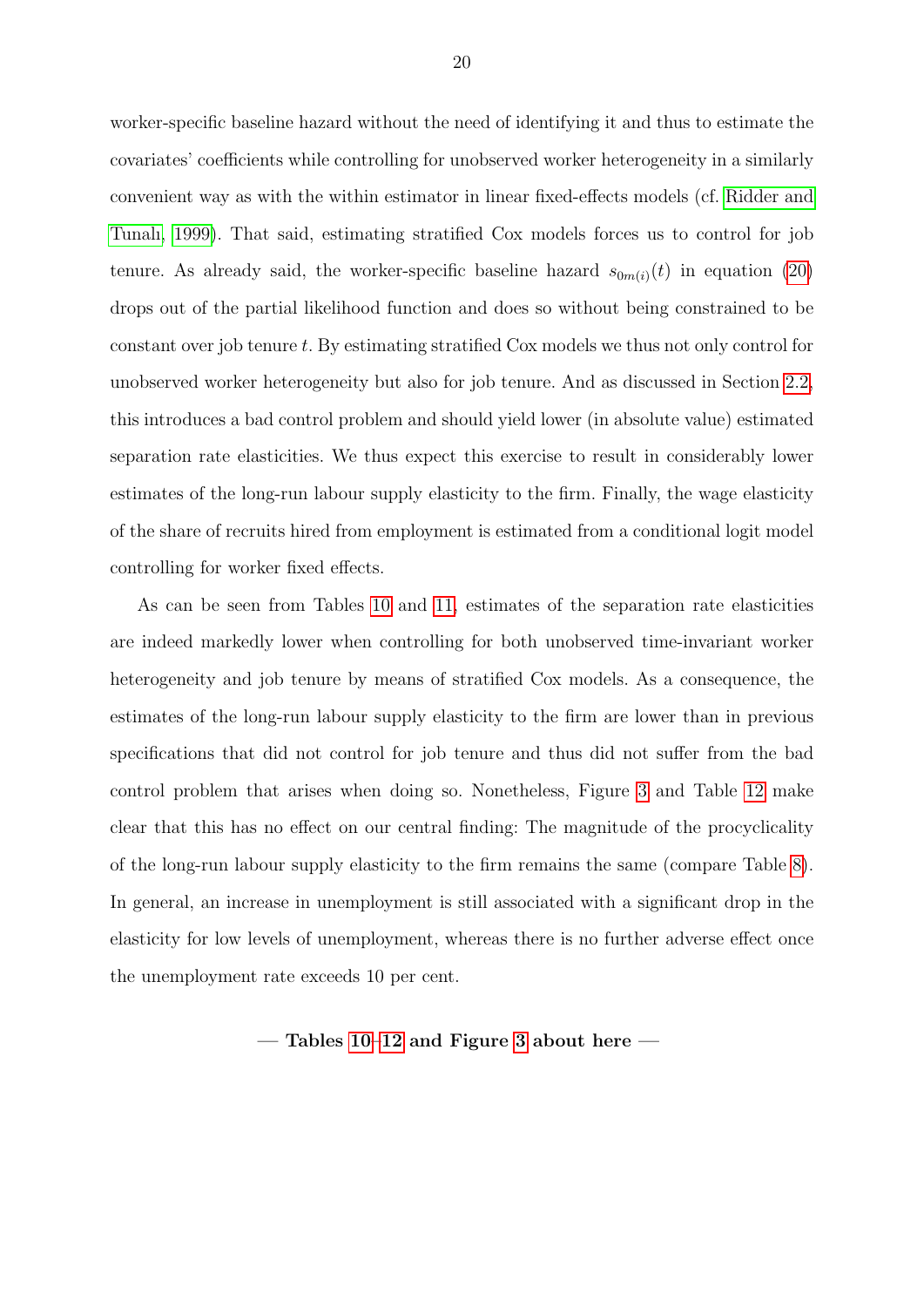#### 5.2 Robustness to unobserved plant heterogeneity

A shortcoming of our administrative data is that we lack detailed information on plants other than plant size and workforce composition. This may pose a problem as we aim at identifying the impact of wages on individual workers' separation decisions and cannot distinguish voluntary quits from involuntary dismissals in our data. Part of the measured effect of wages on separations and hirings may be obviously demand-driven rather than a supply-side response and may for this reason not allow us to infer the labour supply elasticity to the firm from separation rate elasticities.<sup>[13](#page-0-0)</sup> For instance, if being paid a low wage reflects low productivity of an employer and low-productivity employers are more likely to layoff workers, this may result in a negative correlation between separations and wages that is not driven by workers' supply behaviour and thus in too large (in absolute value) separation rate elasticities. It is, however, less clear to us whether this problem should matter for the procyclicality of the elasticity found in previous specifications.

As stated in Section [3,](#page-9-0) this is the reason why we exclude jobs terminated in plants' closing year from our sample as this sort of exogenous separations is obviously uninformative on the impact of wages on workers' quit behaviour. To further check whether our findings suffer from unobserved plant information, we redo our analysis along the lines of Section [5.1](#page-18-2) fitting stratified Cox and conditional logit models that now control for timeinvariant unobserved plant heterogeneity. Again, this comes along with controlling for job tenure and thus introduces the now familiar bad control problem expected to deflate estimated separation rate and supply elasticities. As is clear from Table [14,](#page-35-0) all these elasticities are indeed lower (in absolute value) than in our preferred specification from Section [4.3](#page-16-0) (compare Table [7\)](#page-30-1). As is visible from Figure [4](#page-26-1) and Table [15,](#page-35-1) though, this has no impact on the procyclicality of the long-run labour supply elasticity to the firm. Still an increase in unemployment is associated with a marked drop in the elasticity for low levels of unemployment and no change in the elasticity once unemployment reaches 10 per cent.

 $\overline{13}$  This point may be indeed be of importance as [Hirsch](#page-24-1) *et al.* [\(2010\)](#page-24-1) have documented that including detailed plant controls, like information on profitability or the industrial relations regime, has quite an impact on the estimated supply elasticity.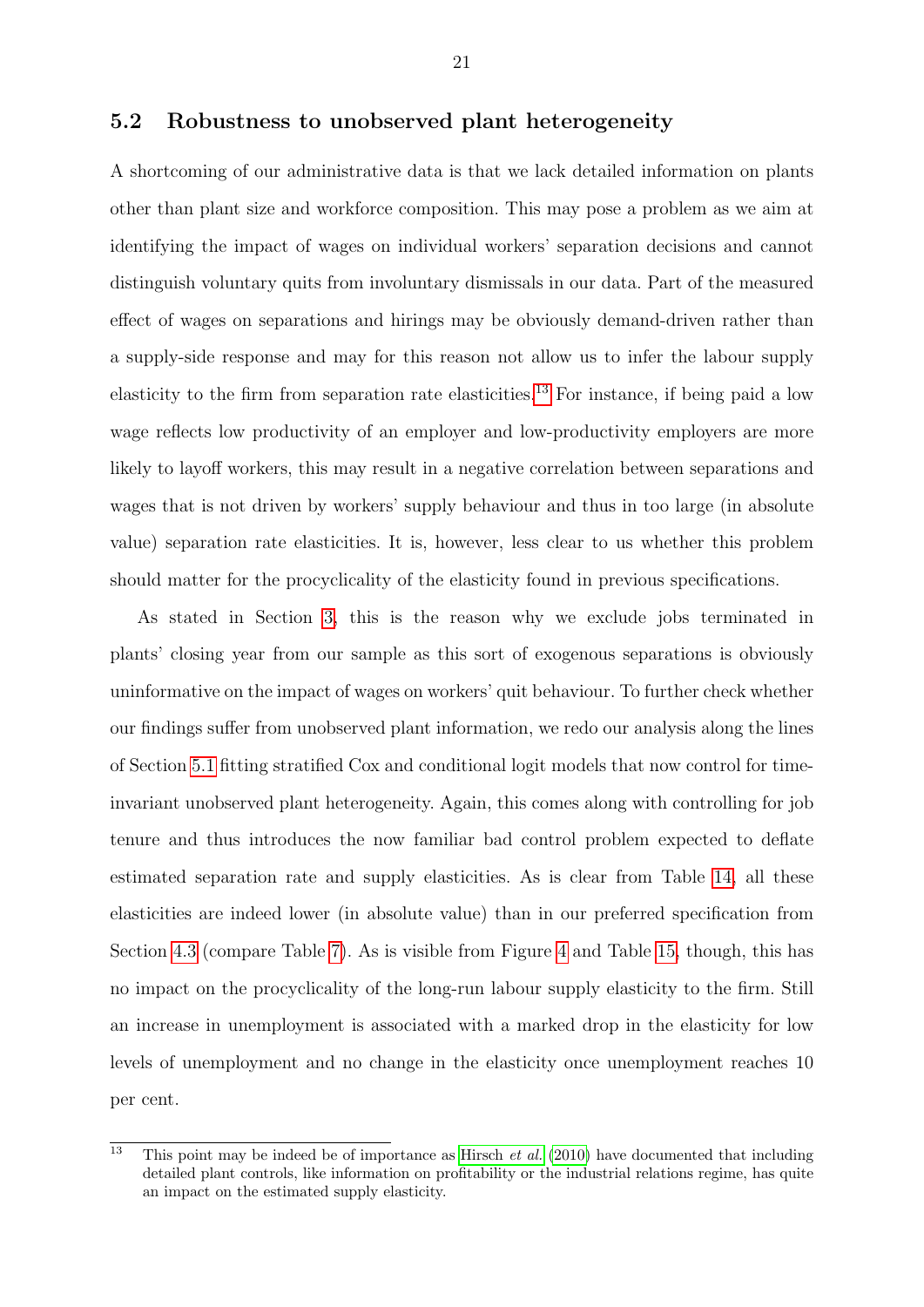#### — Tables [13–](#page-34-1)[15](#page-35-1) and Figure [4](#page-26-1) about here —

Taken together, these two checks of robustness make clear that the cyclical behaviour of the long-run labour supply elasticity to the firm documented in Section [4](#page-12-0) is both robust to controlling for either permanent unobserved worker or plant heterogeneity. Notably, the magnitude of the procyclicality is almost unchanged across specifications. Given that our previous results from Section [4.3](#page-16-0) do not suffer from the bad control problem involved when controlling for job tenure in separation equations inducing downward bias in the separation rate and supply elasticities, we regard them as our preferred specification.

### <span id="page-21-0"></span>6 Conclusions

Using administrative linked employer–employee data for West Germany comprising the years 1985–2010, this paper has investigated the cyclical behaviour of the long-run labour supply elasticity to the firm. In line with theoretical expectations, we found that the elasticity moves procyclically. The procyclicality of the elasticity found is pronounced enough to give rise to substantially higher monopsony power during economic downturns when workers are bereft of outside options and labour markets are therefore less competitive.

The long time horizon and high frequency of our data allowed us to substantially improve on [Depew and Sørensen'](#page-23-7)s [\(2013\)](#page-23-7) earlier contribution by making use of a more sophisticated estimation procedure based on duration models. This allows us to relax their steady-state assumption, address left-truncated and right-censored job durations, distinguish employment and non-employment as distinct labour market states, and control, in two checks of robustness, for unobserved time-invariant worker and plant heterogeneity. What is more, we are able to use recent data for a whole economy whereas [Depew and Sørensen](#page-23-7) base their evidence on pre-war data from personnel files of two large U.S. firms, a period including the considerably economic turmoil surrounding the Great Depression and thus unlikely to compare to our period of observation.

In our preferred specification, an economic downturn that causes an increase of the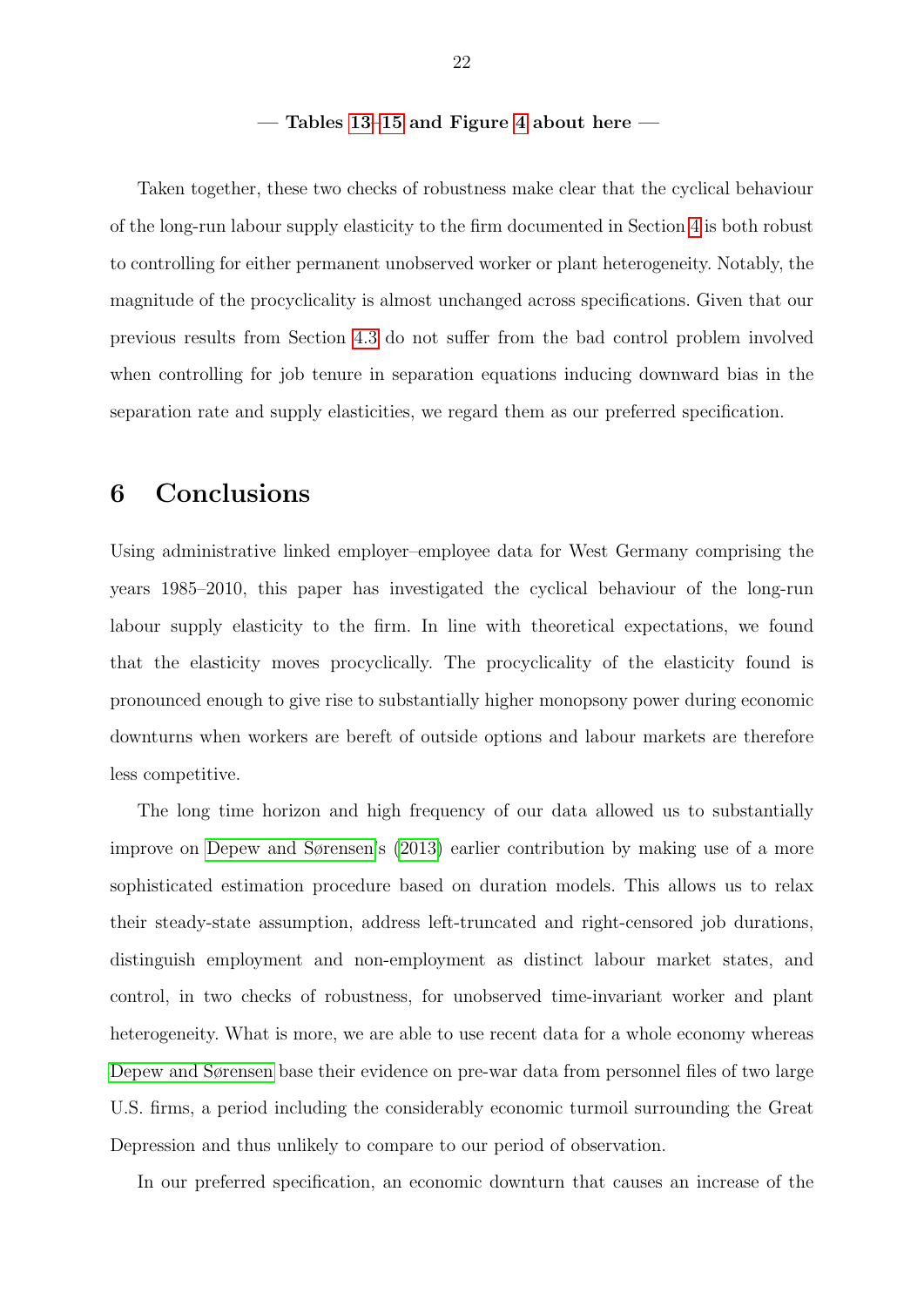unemployment rate by 2.5 percentage points is expected to depress the supply elasticity in such a way that workers' wages under pure monopsonistic wage setting would drop by 3.5 per cent on average. This comes close to the observed cyclical pattern of workers' entry wages in our data, where actual wages are expected to decrease by 3.0–3.8 per cent following such an increase in unemployment. While we obviously cannot claim causality here, this finding points at the potential relevance of cyclical fluctuations of employers' wage-setting power for the cyclical change in workers' wages.

We additionally find that the procyclicality of the elasticity and workers' entry wages is more pronounced in tight labour markets with low levels of unemployment than in labour markets where the prevailing unemployment rate is high and search prospects are poor from the outset. In particular, further increases in unemployment have no adverse effect on both the elasticity and workers' entry wages once the unemployment rate reaches 10 per cent. In two checks of robustness, we also saw that the procyclicality of the elasticity is of very similar magnitude when controlling for either unobserved time-invariant worker or plant heterogeneity. So our findings are unlikely to be driven by unobserved worker or plant characteristics related to workers' wages and job mobility.

Following [Manning](#page-24-0) [\(2003,](#page-24-0) p. 13) who argues 'that our understanding of labor markets would be much improved by thinking in terms of a model where the labor supply curve facing the firm is not infinitely elastic', we think the procyclicality of workers' wages to be another phenomenon a monopsonistic approach can shed light on. Of course, our findings present only a first indication of the possible relevance of cyclical fluctuations in employers' wage-setting power for the cyclical behaviour of workers' wages. To establish the causal link behind the comovement of workers' wages and the labour supply elasticity to the firm therefore seems to be a promising avenue for future research.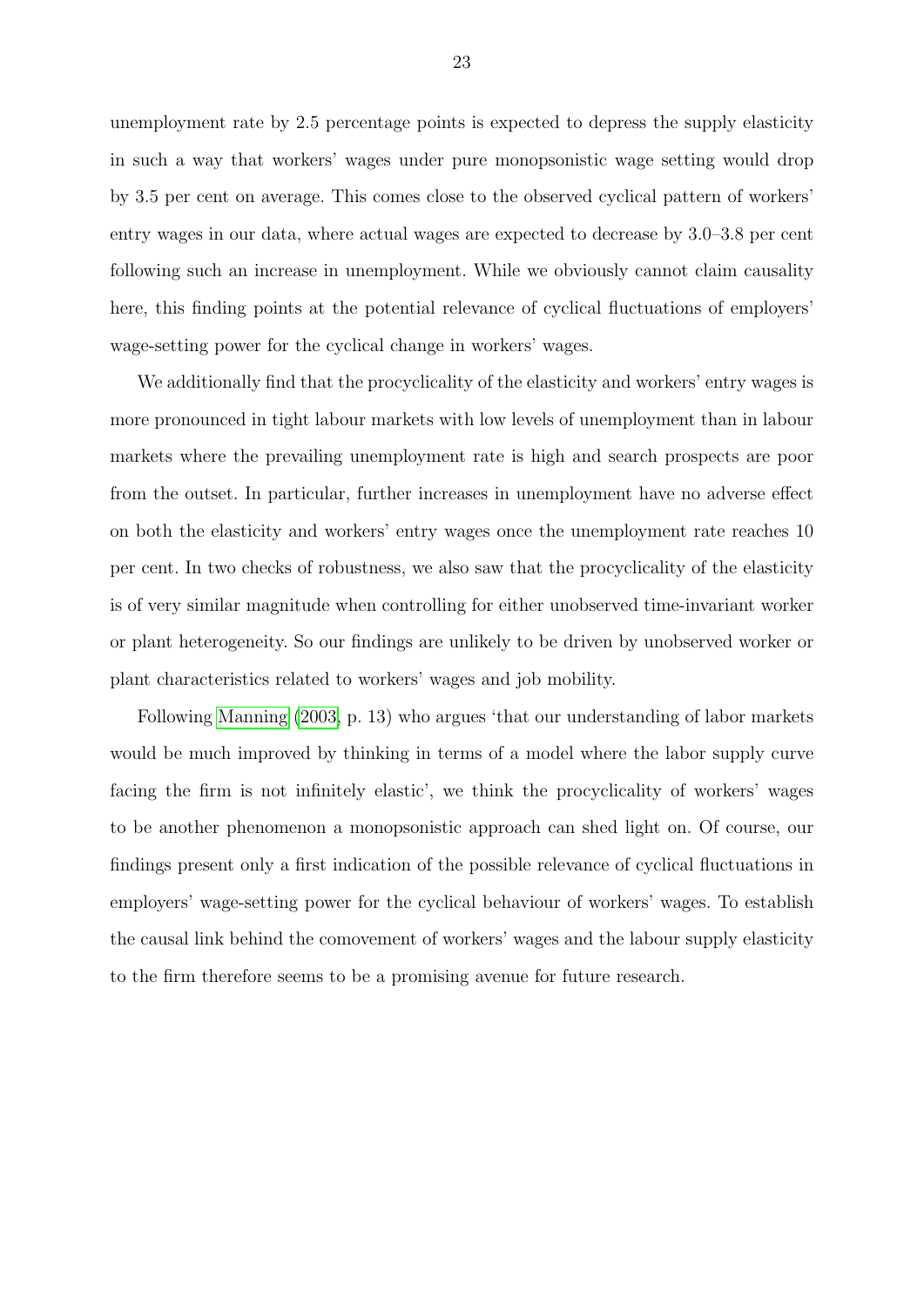### References

- <span id="page-23-10"></span>ABBRING, J.H. and VAN DEN BERG, G.J. (2007), 'The unobserved heterogeneity distribution in duration analysis,' Biometrika, 94(1):87–99.
- <span id="page-23-15"></span>Altonji, J.G. and Williams, N. (2005), 'Do wages rise with job seniority? A reassessment,' Industrial and Labor Relations Review, 58(3):370–397.
- <span id="page-23-11"></span>ANGRIST, J.D. and PISCHKE, J.S. (2009), *Mostly Harmless Econometrics: An* Empiricist's Companion, Princeton, NJ: Princeton University Press.
- <span id="page-23-1"></span>ASHENFELTER, O.C., FARBER, H., and RANSOM, M.R. (2010), 'Labor market monopsony,' Journal of Labor Economics, 28(2):203-210.
- <span id="page-23-13"></span>BARTELHEIMER, P. and WIECK, M. (2005), 'Arbeitslosigkeit und Unterbeschäftigung,'  $in$  Soziologisches Forschungsinstitut, Institut für Arbeitsmarkt- und Berufsforschung, Institut für Sozialwissenschaftliche Forschung, and Internationales Institut für empirische Sozialökonomie (eds.), 'Berichterstattung zur sozioökonomischen Entwicklung in Deutschland – Arbeit und Lebensweisen. Erster Bericht,' pp. 271–302, Wiesbaden: VS Verlag für Sozialwissenschaften.
- <span id="page-23-3"></span>Barth, E. and Dale-Olsen, H. (2009), 'Monopsonistic discrimination, worker turnover, and the gender wage gap,' Labour Economics, 16(5):589–597.
- <span id="page-23-2"></span>BOAL, W.M. and RANSOM, M.R. (1997), 'Monopsony in the labor market,' Journal of Economic Literature, 35(1):86–112.
- <span id="page-23-0"></span>BOOTH, A.L. (2014), 'Wage determination and imperfect competition,' Labour Economics, forthcoming.
- <span id="page-23-6"></span>BOOTH, A.L. and KATIC, P. (2011), 'Estimating the wage elasticity of labour supply to a firm: What evidence is there for monopsony?' Economic Record, 87(278):359–368.
- <span id="page-23-14"></span>BRÜCKER, H. and JAHN, E.J. (2011), 'Migration and wage-setting: Reassessing the labor market effects of migration,' Scandinavian Journal of Economics, 113(2):286–317.
- <span id="page-23-8"></span>BURDETT, K. and MORTENSEN, D.T. (1998), 'Wage differentials, employer size, and unemployment,' International Economic Review, 39(2):257–273.
- <span id="page-23-7"></span>DEPEW, B. and SØRENSEN, T.A. (2013), 'The elasticity of labor supply to the firm over the business cycle,' Labour Economics, 24(1):196–204.
- <span id="page-23-4"></span>FALCH, T. (2010), 'The elasticity of labor supply at the establishment level,' *Journal of* Labor Economics, 28(2):237–266.
- <span id="page-23-5"></span> $-(2011)$ , 'Teacher mobility responses to wage changes: Evidence from a quasi-natural experiment,' American Economic Review (Papers and Proceedings), 101(3):460–465.
- <span id="page-23-12"></span>FITZENBERGER, B., OSIKOMINU, A., and VÖLTER, R. (2006), 'Imputation rules to improve the education variable in the IAB employment subsample,' Schmollers Jahrbuch, 126(3):405–436.
- <span id="page-23-9"></span>HIRSCH, B.T. and SCHUMACHER, E.J. (2005), 'Classic or new monopsony? Searching for evidence in nursing labor markets,' Journal of Health Economics, 24(5):969–989.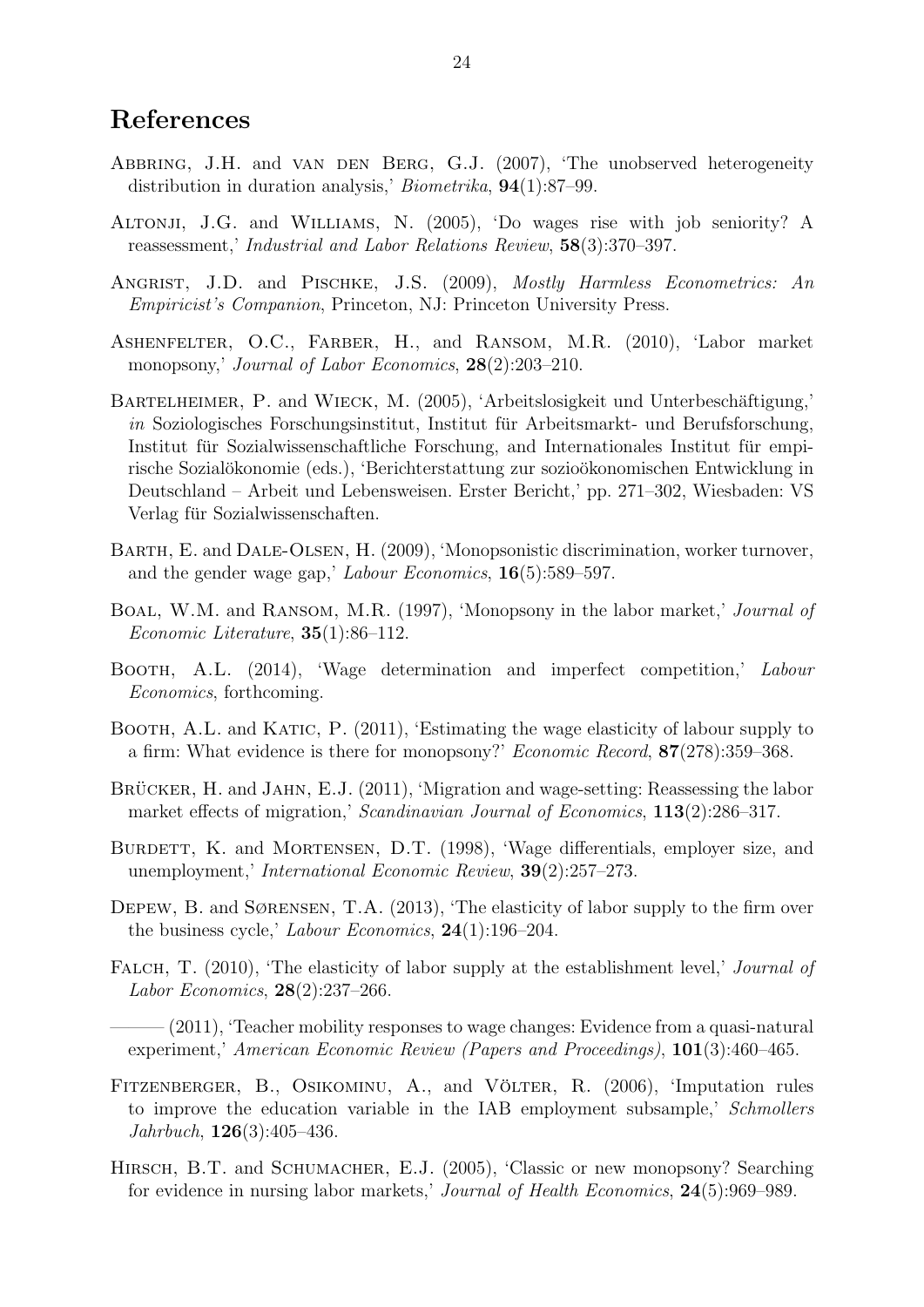- <span id="page-24-5"></span>HIRSCH, B. and JAHN, E.J. (2012), Is there monopsonistic discrimination against immigrants? First evidence from linked employer–employee data, Institute for the Study of Labor, Bonn, IZA Discussion Paper No. 6472.
- <span id="page-24-1"></span>HIRSCH, B., SCHANK, T., and SCHNABEL, C. (2010), 'Differences in labor supply to monopsonistic firms and the gender pay gap: An empirical analysis using linked employer–employee data from Germany,' Journal of Labor Economics, 28(2):291–330.
- <span id="page-24-6"></span>HOTCHKISS, J.L. and QUISPE-AGNOLI, M. (2013), 'The expected impact of state immigration legislation on labor market outcomes,' Journal of Policy Analysis and Management, **32**(1):34–59.
- <span id="page-24-10"></span>JACOBEBBINGHAUS, P. and SETH, S. (2007), 'The German Integrated Employment Biographies Sample IEBS,' Schmollers Jahrbuch, 127(2):335–342.
- <span id="page-24-13"></span>JUNG, S. and SCHNABEL, C. (2011), 'Paying more than necessary? The wage cushion in Germany,' Labour, 25(2):182–197.
- <span id="page-24-0"></span>Manning, A. (2003), Monopsony in Motion: Imperfect Competition in Labor Markets, Princeton, NJ: Princeton University Press.
- <span id="page-24-9"></span>- (2011), 'Imperfect competition in the labor market,' in D.E. Card and O.C. Ashenfelter (eds.), 'Handbook of Labor Economics,' pp. 973–1041, Amsterdam: Elsevier.
- <span id="page-24-14"></span>Pencavel, J.H. (1972), 'Wages, specific training, and labor turnover in U.S. manufactoring industries,' International Economic Review, 13(1):53–64.
- <span id="page-24-2"></span>Ransom, M.R. and Oaxaca, R.L. (2010), 'New market power models and sex differences in pay,' *Journal of Labor Economics*, **28**(2):267–289.
- <span id="page-24-3"></span>Ransom, M.R. and Sims, D.P. (2010), 'Estimating the firm's labor supply curve in a "new monopsony" framework: Schoolteachers in Missouri,' Journal of Labor Economics, 28(2):331–355.
- <span id="page-24-15"></span>RIDDER, G. and TUNALI, I. (1999), 'Stratified partial likelihood estimation,' Journal of Econometrics, 92(2):193–232.
- <span id="page-24-11"></span>Spengler, A. (2009), 'The Establishment History Panel,' Schmollers Jahrbuch, 128(3):501–509.
- <span id="page-24-4"></span>STAIGER, D.O., SPETZ, J., and PHIBBS, C.S. (2010), 'Is there monopsony in the labor market? Evidence from a natural experiment,' Journal of Labor Economics, 28(2):211– 236.
- <span id="page-24-12"></span>STÜBER, H. (2013), Wage Rigidity in Germany, IAB-Bibliothek No. 340, Bielefeld: W. Bertelsmann Verlag.
- <span id="page-24-7"></span>WEBBER, D.A.  $(2013a)$ . Firm-level monopsony and the gender pay gap. Institute for the Study of Labor, Bonn, IZA Discussion Paper No. 7343.

<span id="page-24-8"></span> $(2013b)$ , Firm market power and the earnings distribution, Institute for the Study of Labor, Bonn, IZA Discussion Paper No. 7342.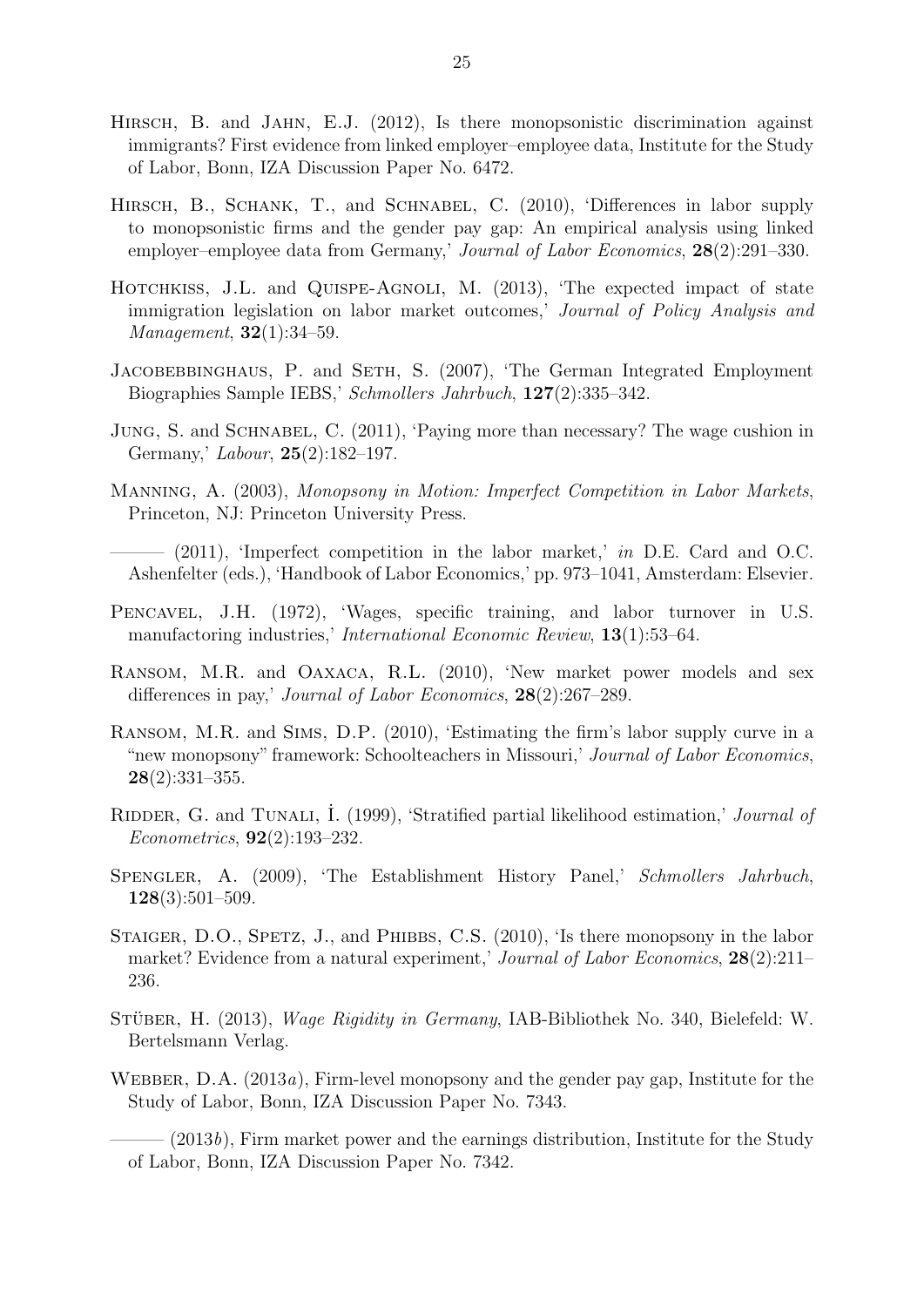## <span id="page-25-0"></span>Figures



Figure 1: The unemployment rate and the estimated long-run labour supply elasticity to the firm

<span id="page-25-1"></span>

Figure 2: The unemployment rate and the estimated long-run labour supply elasticity to the firm when allowing interactions with quadratic unemployment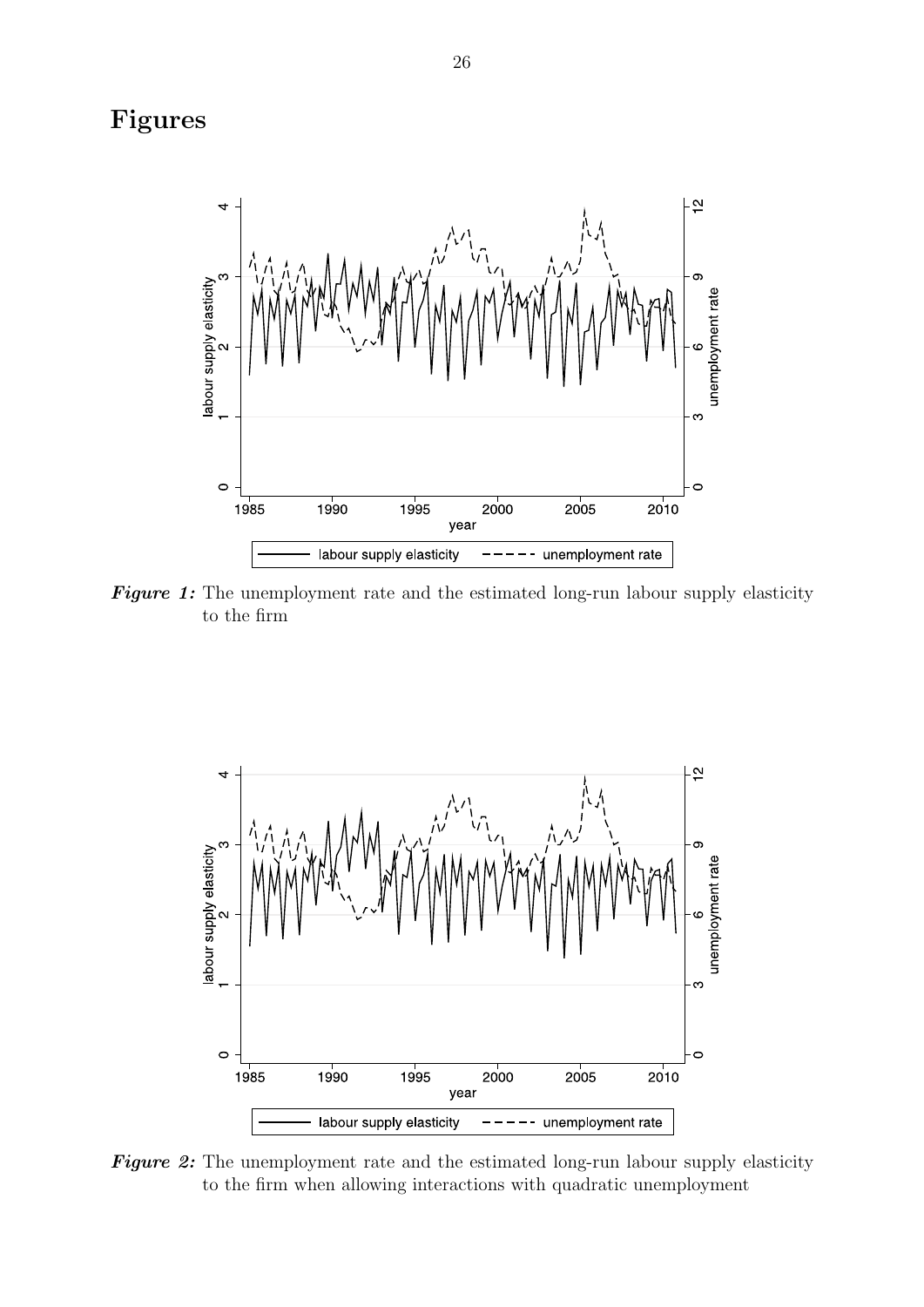<span id="page-26-0"></span>

Figure 3: The unemployment rate and the estimated long-run labour supply elasticity to the firm when controlling for unobserved time-invariant worker heterogeneity

<span id="page-26-1"></span>

Figure 4: The unemployment rate and the estimated long-run labour supply elasticity to the firm when controlling for unobserved time-invariant plant heterogeneity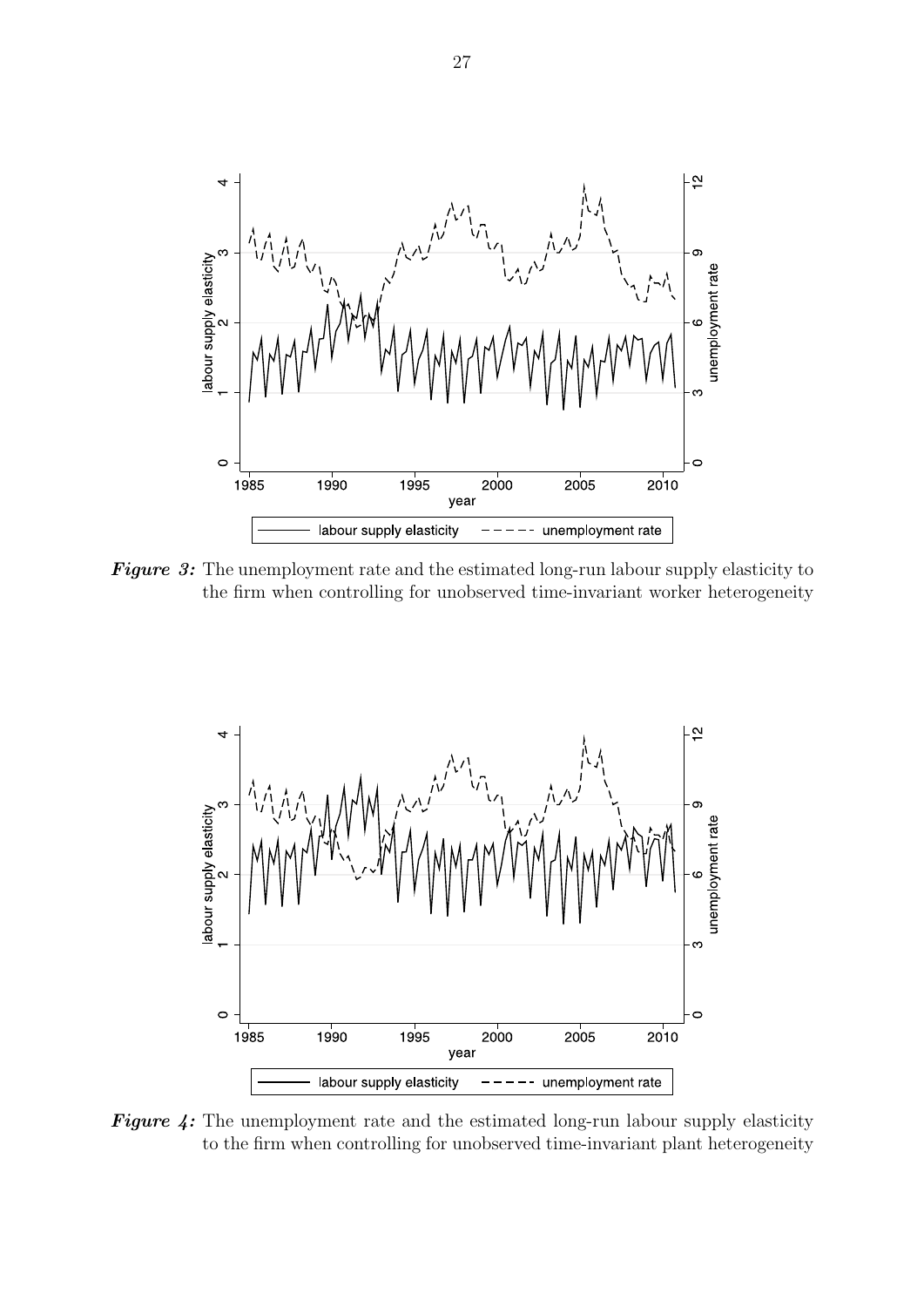<span id="page-27-0"></span>

| Jobs                          | 2,559,991 |        |
|-------------------------------|-----------|--------|
| Workers                       | 842,017   |        |
| Plants                        | 655,504   |        |
|                               |           |        |
| Hires from employment         | 1,059,284 | (41.4) |
| Hires from non-employment     | 1,500,707 | (58.6) |
|                               |           |        |
| Separations to employment     | 1,020,812 | (39.9) |
| Separations to non-employment | 1,256,953 | (49.1) |
| Right-censored job durations  | 282,226   | (11.0) |
|                               |           |        |

Table 1: Jobs and transitions

Notes: The data sets used are a 5 per cent random sample of the IEB and a quarterly version of the BHP, 1985–2010. Percentages in parentheses.

#### <span id="page-27-1"></span>Table 2: The cyclicality of the separation rate and the recruitment elasticities

| Exponential model for the separation rate to employment     |                    |  |  |  |
|-------------------------------------------------------------|--------------------|--|--|--|
| log wage                                                    | $-1.834**$ (0.019) |  |  |  |
| $log$ wage $\times$ unemployment rate                       | $0.040**$ (0.002)  |  |  |  |
|                                                             |                    |  |  |  |
| Exponential model for the separation rate to non-employment |                    |  |  |  |

| log wage                              | $-1.933**$ (0.016) |
|---------------------------------------|--------------------|
| $log$ wage $\times$ unemployment rate | $0.034**$ (0.002)  |

Logit model for the hiring probability from employment

| log wage                              | $0.500**$ (0.027) |
|---------------------------------------|-------------------|
| $log$ wage $\times$ unemployment rate | $0.084**$ (0.003) |

Notes: The data sets used are a 5 per cent random sample of the IEB and a quarterly version of the BHP, 1985–2010. Standard errors clustered at person level in parentheses. \*\*/\* denotes statistical significance at the 1/5 per cent level. Covariates included in the estimations are two education, six age, and three plant size dummies, quarter and year dummies, dummies indicating the size of the regional labour market, for an immigrant worker, one-digit occupation, and two-digit industry, the shares of lowskilled, high-skilled, female, immigrant, and part-time workers in the plant's workforce, the median age of its workforce, and the aggregate unemployment rate. Detailed results are available on request.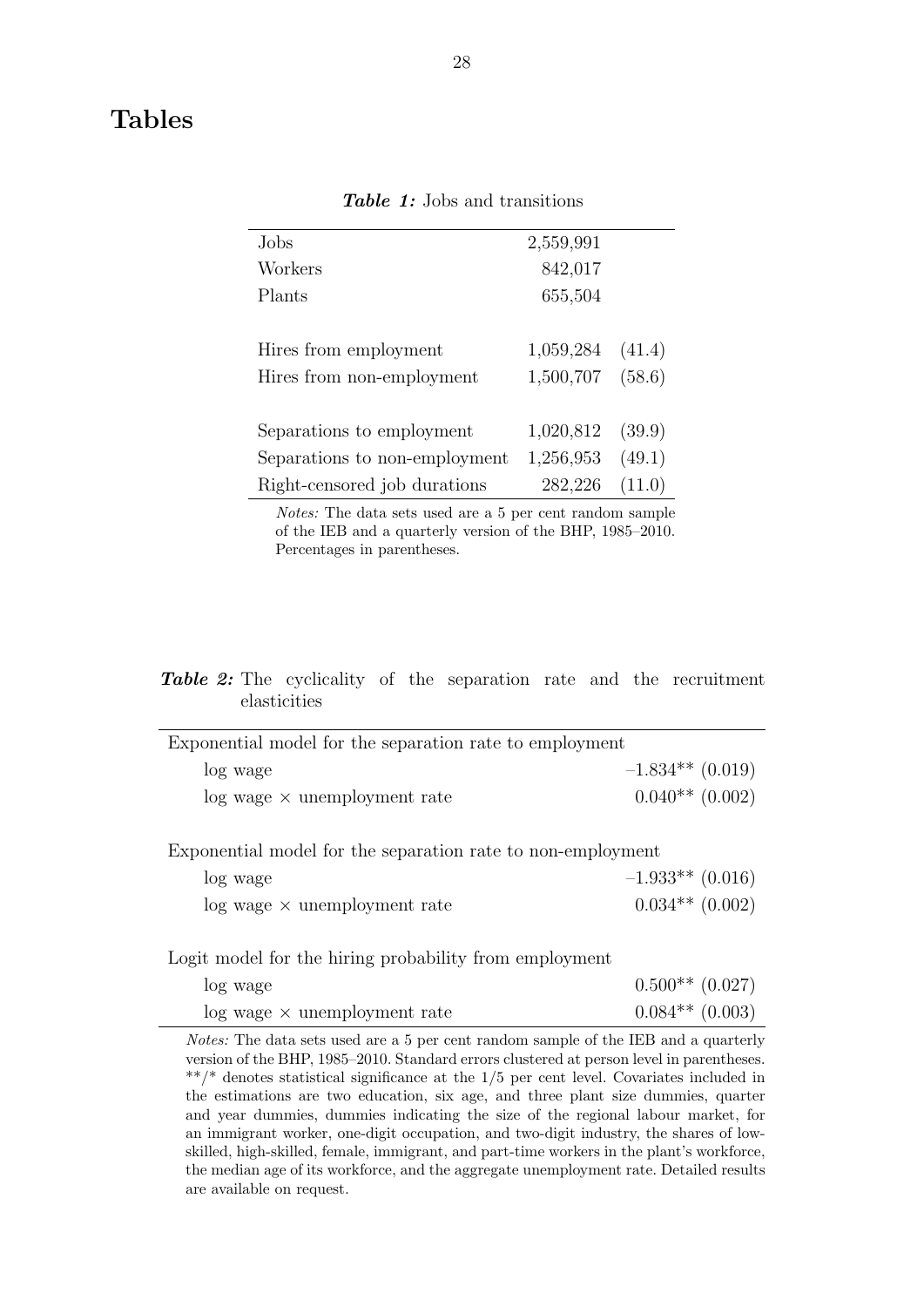<span id="page-28-0"></span>

|                                                                                | Mean     | S.D.  | Min      | Max      |
|--------------------------------------------------------------------------------|----------|-------|----------|----------|
| Aggregate unemployment rate (per cent)                                         | 8.644    | 1.305 | 5.800    | 11.800   |
| Long-run labour supply elasticity to the firm $(\hat{\varepsilon}_{Lw}^{LR})$  | 2.479    | 0.439 | 1.430    | 3.337    |
| Separation rate elasticity to employment $(\hat{\varepsilon}_{sw}^e)$          | $-1.492$ | 0.052 | $-1.605$ | $-1.367$ |
| Separation rate elasticity to non-employment $(\hat{\varepsilon}_{sn}^n)$      | $-1.635$ | 0.045 | $-1.733$ | $-1.527$ |
| Elasticity of the share of hires from employment $(\hat{\varepsilon}_{q_m}^R)$ | 0.698    | 0.124 | 0.489    | 1.039    |
| Weight of separation elasticity to employment $(\hat{a})$                      | 1.559    | 0.241 | 0.918    | 2.103    |
| Weight of separation elasticity to non-employment $(b)$                        | 0.567    | 0.065 | 0.439    | 0.719    |
| Weight of recruitment elasticity $(\hat{c})$                                   | 1.096    | 0.349 | 0.445    | 1.685    |
| Observations (quarters)                                                        | 104      |       |          |          |

**Table 3:** The unemployment rate and the estimated elasticities and weights

Notes: The data sets used are a 5 per cent random sample of the IEB and a quarterly version of the BHP, 1985–2010. The separation rate and recruitment elasticities are estimated using the results from Table [2.](#page-27-1) The weights are calculated using quarterly sample averages. The long-run labour supply elasticity to the firm is estimated using equation [\(14\)](#page-6-3).

<span id="page-28-1"></span>Table 4: The partial correlation between the long-run labour supply elasticity to the firm and the unemployment rate when controlling for seasonality and trend

|                         | Model 1            | Model 2            | Model 3            |
|-------------------------|--------------------|--------------------|--------------------|
| Unemployment rate       | $-0.116**$ (0.022) | $-0.104**$ (0.019) | $-0.108**$ (0.013) |
| 2nd quarter (dummy)     |                    | $0.812**$ (0.049)  | $0.814**$ (0.051)  |
| 3rd quarter (dummy)     |                    | $0.632**$ (0.053)  | $0.630**$ (0.051)  |
| 4th quarter (dummy)     |                    | $0.916**$ (0.074)  | $0.914**$ (0.072)  |
| Year                    |                    |                    | (0.010)<br>0.018   |
| Year <sup>2</sup> / 100 |                    |                    | $-0.094*$ (0.041)  |
| Constant                | $2.479**$ (0.029)  | $2.479**$ (0.026)  | $2.479**$ (0.021)  |

Notes: The data sets used are a 5 per cent random sample of the IEB and a quarterly version of the BHP, 1985–2010. The regression sample is described in Table [3.](#page-28-0) The regressand is the long-run labour supply elasticity to the firm. Newey–West standard errors (with lag length four) in parentheses.  $**/*$  denotes statistical significance at the  $1/5$  per cent level. All regressors are centred around their sample means.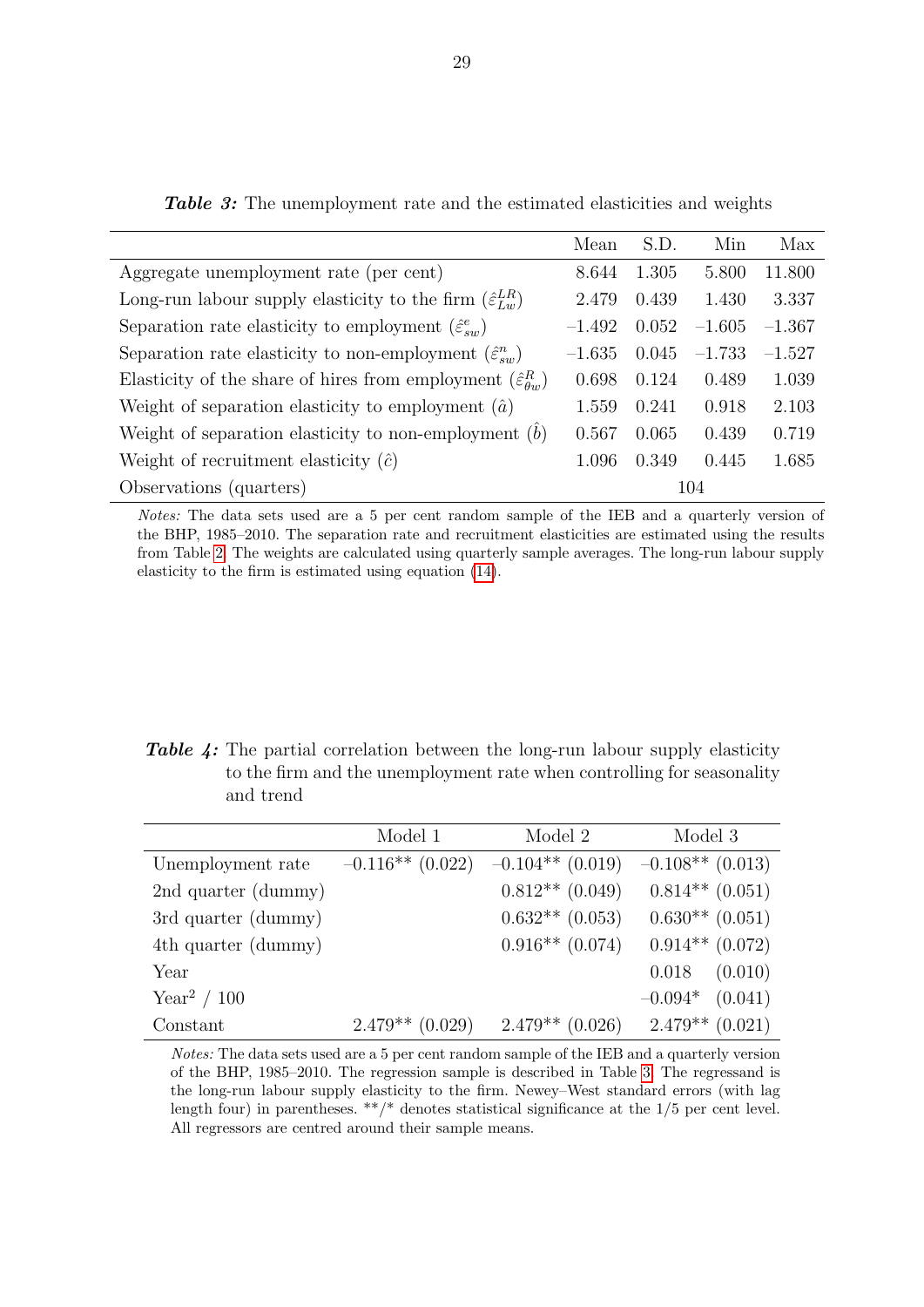<span id="page-29-0"></span>

|                                | $_{\rm OLS}$        | Person FE           |
|--------------------------------|---------------------|---------------------|
| Unemployment rate              | $-0.012**$ (0.001)  | $-0.015**$ (0.001)  |
| Immigrant (dummy)              | $-0.045**$ (0.001)  |                     |
| Medium-skilled (dummy)         | $0.115**$ (0.001)   | $0.045**$ (0.001)   |
| High-skilled (dummy)           | $0.234**$ $(0.002)$ | $0.245**$ (0.003)   |
| Age $18-25$ years (dummy)      | $-0.098**$ (0.001)  | $-0.025**$ (0.001)  |
| Age $31-35$ years (dummy)      | $0.049**$ (0.001)   | $-0.021**$ (0.001)  |
| Age $36-40$ years (dummy)      | $0.070**$ (0.001)   | $-0.076**$ (0.002)  |
| Age $41-45$ years (dummy)      | $0.077**$ (0.001)   | $-0.152**$ (0.002)  |
| Age $46-50$ years (dummy)      | $0.077**$ (0.001)   | $-0.240**$ (0.003)  |
| Age $51-55$ years (dummy)      | $0.065**$ (0.001)   | $-0.338**$ (0.004)  |
| Plant size $11-50$ (dummy)     | $0.060**$ (0.001)   | $0.046**$ (0.001)   |
| Plant size $51-200$ (dummy)    | $0.069**$ (0.001)   | $0.052**$ (0.001)   |
| Plant size $201-1000$ (dummy)  | $0.118**$ $(0.001)$ | $0.088**$ (0.001)   |
| Plant size $> 1000$ (dummy)    | $0.161**$ (0.001)   | $0.121**$ $(0.001)$ |
| Share of low-skilled workers   | $-0.073**$ (0.001)  | $-0.057**$ (0.001)  |
| Share of high-skilled workers  | $0.326**$ (0.003)   | $0.229**$ (0.003)   |
| Share of female workers        | $-0.146**$ (0.002)  | $-0.108**$ (0.002)  |
| Share of immigrant workers     | $-0.128**$ (0.002)  | $-0.067**$ (0.002)  |
| Share of part-time workers     | $-0.062**$ (0.002)  | $-0.046**$ (0.002)  |
| Median age of workforce $/100$ | $0.509**$ (0.004)   | $0.393**$ (0.004)   |
| Observations                   |                     | 2,559,911           |

Table 5: Entry wage regressions

Notes: The data sets used are a 5 per cent random sample of the IEB and a quarterly version of the BHP, 1985–2010. The regressand is the log gross daily wage in the first observation of every job. Standard errors clustered at the person level in parentheses. \*\*/\* denotes statistical significance at the  $1/5$ per cent level. Further covariates included are dummies indicating the size of the regional labour market, dummies for one-digit occupation and two-digit industry, as well as quarter and year dummies.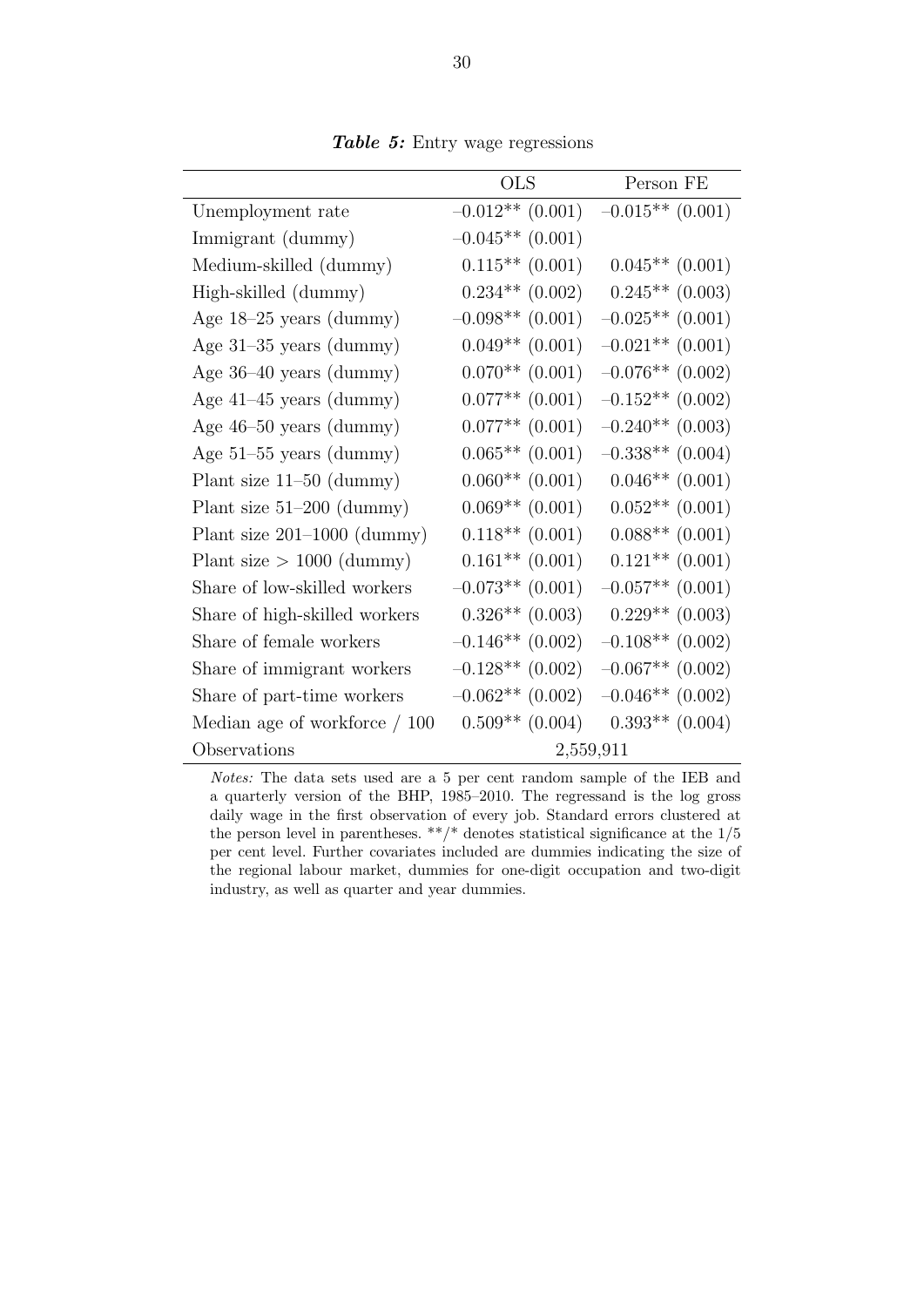<span id="page-30-0"></span>Table 6: The cyclicality of the separation rate and the recruitment elasticities when allowing for interactions with quadratic unemployment

| Exponential model for the separation rate to employment |                    |  |
|---------------------------------------------------------|--------------------|--|
| log wage                                                | $-3.673**$ (0.097) |  |
| $log$ wage $\times$ unemployment rate                   | $0.477**$ (0.023)  |  |
| $\log$ wage $\times$ unemployment rate <sup>2</sup>     | $-0.025**$ (0.001) |  |
|                                                         |                    |  |

Exponential model for the separation rate to non-employment

| log wage                                            | $-3.648**$ (0.081) |
|-----------------------------------------------------|--------------------|
| $log$ wage $\times$ unemployment rate               | $0.440**$ (0.019)  |
| $\log$ wage $\times$ unemployment rate <sup>2</sup> | $-0.023**$ (0.001) |

Logit model for the hiring probability from employment

| log wage                                            | $0.431**$ $(0.142)$ |  |
|-----------------------------------------------------|---------------------|--|
| $log$ wage $\times$ unemployment rate               | $0.100**$ (0.033)   |  |
| $\log$ wage $\times$ unemployment rate <sup>2</sup> | $-0.001$ (0.002)    |  |

Notes: The data sets used are a 5 per cent random sample of the IEB and a quarterly version of the BHP, 1985–2010. Standard errors clustered at person level in parentheses.  $**/*$  denotes statistical significance at the  $1/5$  per cent level. Apart from the squared unemployment rate, covariates included are the same as in Table [2.](#page-27-1) Detailed results are available on request.

<span id="page-30-1"></span>

|  | <b>Table 7:</b> The unemployment rate and the estimated elasticities and weights when allowing |
|--|------------------------------------------------------------------------------------------------|
|  | for interactions with quadratic unemployment                                                   |

|                                                                                  | Mean     | S.D.  | Min      | Max      |
|----------------------------------------------------------------------------------|----------|-------|----------|----------|
| Aggregate unemployment rate (per cent)                                           | 8.644    | 1.305 | 5.800    | 11.800   |
| Long-run labour supply elasticity to the firm $(\hat{\varepsilon}_{L_m}^{LR})$   | 2.479    | 0.455 | 1.379    | 3.461    |
| Separation rate elasticity to employment $(\hat{\varepsilon}_{sw}^e)$            | $-1.491$ | 0.074 | $-1.761$ | $-1.433$ |
| Separation rate elasticity to non-employment $(\hat{\varepsilon}_{\text{sw}}^n)$ | $-1.635$ | 0.068 | $-1.885$ | $-1.583$ |
| Elasticity of the share of hires from employment $(\hat{\varepsilon}_{q_m}^R)$   | 0.698    | 0.124 | 0.485    | 1.036    |
| Weight of separation elasticity to employment $(\hat{a})$                        | 1.559    | 0.241 | 0.918    | 2.103    |
| Weight of separation elasticity to non-employment $(b)$                          | 0.567    | 0.065 | 0.439    | 0.719    |
| Weight of recruitment elasticity $(\hat{c})$                                     | 1.096    | 0.349 | 0.445    | 1.685    |
| Observations (quarters)                                                          |          |       | 104      |          |

Notes: The data sets used are a 5 per cent random sample of the IEB and a quarterly version of the BHP, 1985–2010. The separation rate and recruitment elasticities are estimated using the results from Table [6.](#page-30-0) The weights are calculated using quarterly sample averages. The long-run labour supply elasticity to the firm is estimated using equation [\(14\)](#page-6-3).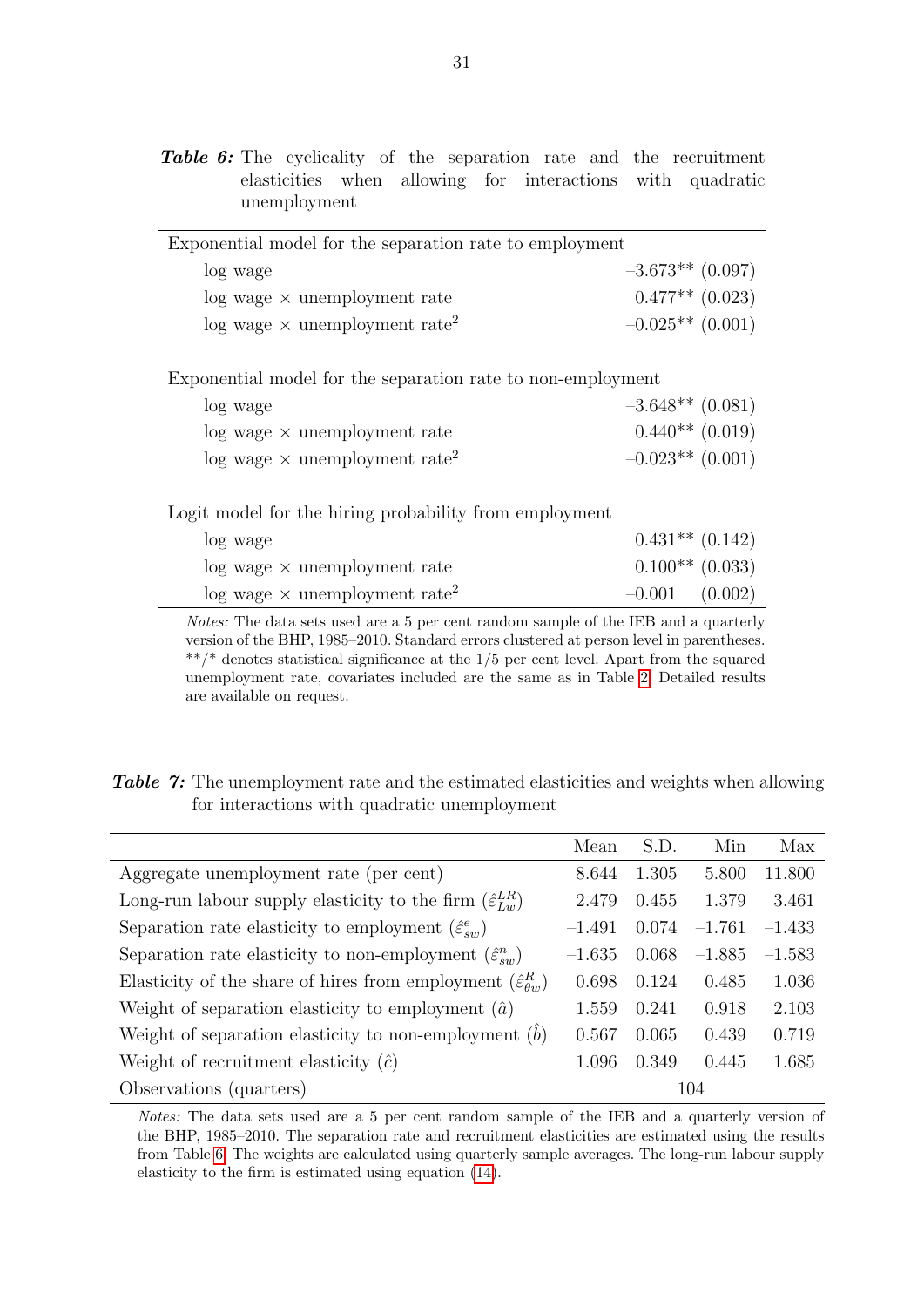<span id="page-31-0"></span>Table 8: The partial correlation between the long-run labour supply elasticity to the firm and the unemployment rate when allowing for non-linear unemployment effects

|                            | Model 1            | Model 2                                                  | Model 3             |
|----------------------------|--------------------|----------------------------------------------------------|---------------------|
| Unemployment rate $7-8\%$  |                    | $-0.361**$ (0.160) $-0.415**$ (0.133) $-0.344**$ (0.127) |                     |
| Unemployment rate $8-9\%$  | $-0.447**$ (0.146) | $-0.459**$ (0.110) $-0.443**$ (0.087)                    |                     |
| Unemployment rate $9-10\%$ | $-0.635**$ (0.152) | $-0.568**$ (0.115) $-0.551**$ (0.089)                    |                     |
| Unemployment rate $>10\%$  |                    | $-0.507**$ (0.149) $-0.499**$ (0.109) $-0.480**$ (0.089) |                     |
| 2nd quarter (dummy)        |                    | $0.832**$ (0.051)                                        | $0.831**$ (0.054)   |
| 3rd quarter (dummy)        |                    | $0.648**$ $(0.055)$                                      | $0.640**$ (0.052)   |
| 4th quarter (dummy)        |                    | $0.924**$ $(0.070)$                                      | $0.919**$ $(0.071)$ |
| Year                       |                    |                                                          | $0.018$ $(0.010)$   |
| Year <sup>2</sup> / 100    |                    |                                                          | $-0.091*$ (0.043)   |
| Constant                   | $2.479**$ (0.029)  | $2.479**$ (0.025)                                        | $2.479**$ (0.022)   |

Notes: The data sets used are a 5 per cent random sample of the IEB and a quarterly version of the BHP, 1985–2010. The regression sample is described in Table [7.](#page-30-1) The regressand is the long-run labour supply elasticity to the firm. Newey–West standard errors (with lag length four) in parentheses. \*\*/\* denotes statistical significance at the 1/5 per cent level. All regressors are centred around their sample means.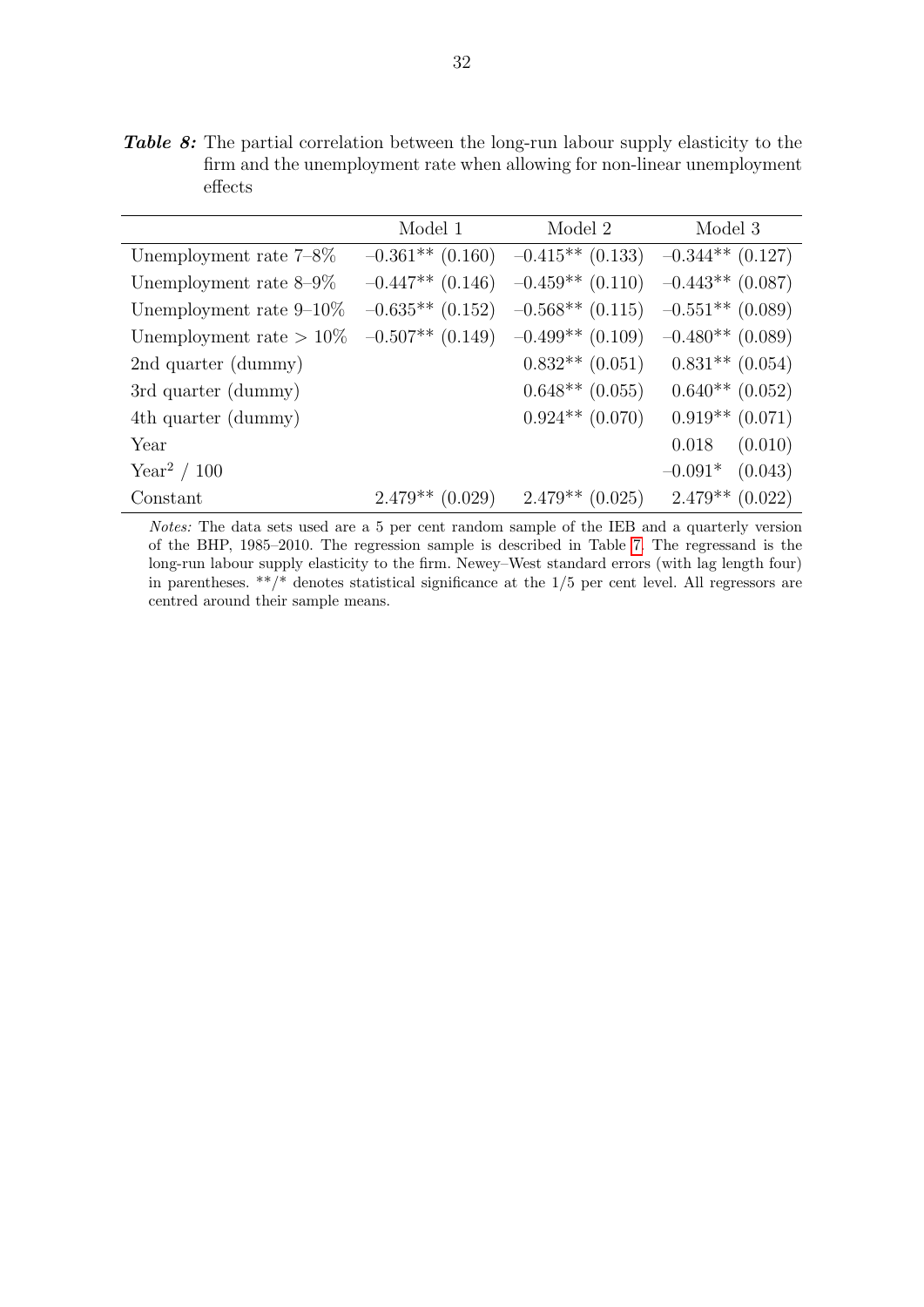|                                 | <b>OLS</b>          | Person FE           |
|---------------------------------|---------------------|---------------------|
| Unemployment rate $7-8\%$       | $-0.021**$ (0.001)  | $-0.018**$ (0.001)  |
| Unemployment rate $8-9\%$       | $-0.029**$ (0.001)  | $-0.026**$ (0.002)  |
| Unemployment rate $9-10\%$      | $-0.033**$ (0.002)  | $-0.033**$ (0.002)  |
| Unemployment rate $>10\%$       | $-0.033**$ (0.002)  | $-0.034**$ (0.019)  |
| Immigrant (dummy)               | $-0.045**$ (0.001)  |                     |
| Medium-skilled (dummy)          | $0.115**$ (0.001)   | $0.045**$ (0.001)   |
| High-skilled (dummy)            | $0.234**$ $(0.002)$ | $0.245**$ (0.003)   |
| Age $18-25$ years (dummy)       | $-0.098**$ (0.001)  | $-0.025**$ (0.001)  |
| Age 31-35 years (dummy)         | $0.049**$ $(0.001)$ | $-0.021**$ (0.001)  |
| Age $36-40$ years (dummy)       | $0.070**$ (0.001)   | $-0.076**$ (0.002)  |
| Age $41-45$ years (dummy)       | $0.077**$ (0.001)   | $-0.152**$ (0.002)  |
| Age $46-50$ years (dummy)       | $0.077**$ (0.001)   | $-0.240**$ (0.003)  |
| Age $51-55$ years (dummy)       | $0.065**$ (0.001)   | $-0.334**$ (0.004)  |
| Plant size $11-50$ (dummy)      | $0.060**$ (0.001)   | $0.046**$ (0.001)   |
| Plant size $51-200$ (dummy)     | $0.070**$ (0.001)   | $0.052**$ (0.001)   |
| Plant size $201-1000$ (dummy)   | $0.119**$ (0.001)   | $0.088**$ (0.001)   |
| Plant size $> 1000$ (dummy)     | $0.161**$ (0.001)   | $0.121**$ (0.001)   |
| Share of low-skilled workers    | $-0.073**$ (0.001)  | $-0.057**$ (0.001)  |
| Share of high-skilled workers   | $0.326**$ (0.003)   | $0.229**$ (0.003)   |
| Share of female workers         | $-0.146**$ (0.002)  | $-0.108**$ (0.001)  |
| Share of immigrant workers      | $-0.128**$ (0.002)  | $-0.068**$ (0.002)  |
| Share of part-time workers      | $-0.062**$ (0.002)  | $-0.046**$ (0.002)  |
| Median age of workforce $/ 100$ | $0.509**$ (0.004)   | $0.392**$ $(0.004)$ |
| Observations                    |                     | 2,559,911           |

<span id="page-32-0"></span>Table 9: Entry wage regressions when allowing for non-linear unemployment effects

Notes: The data sets used are a 5 per cent random sample of the IEB and a quarterly version of the BHP, 1985–2010. The regressand is the log gross daily wage in the first observation of every job. Standard errors clustered at the person level in parentheses. \*\*/\* denotes statistical significance at the  $1/5$  per cent level. Further covariates included are the same as in Table [5.](#page-29-0)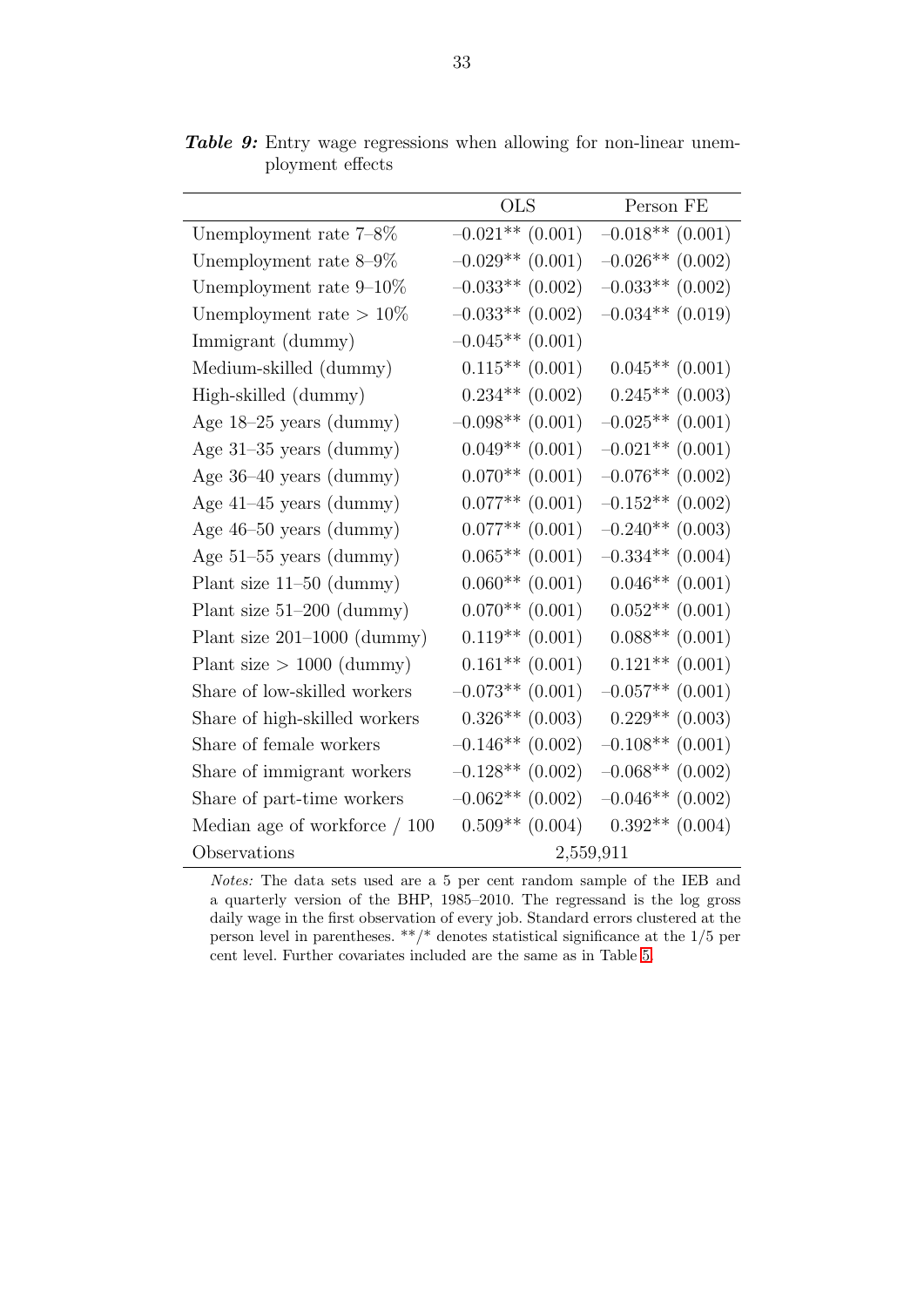<span id="page-33-0"></span>

|  |               |  | <b>Table 10:</b> The cyclicality of the separation rate and the recruitment |  |  |  |
|--|---------------|--|-----------------------------------------------------------------------------|--|--|--|
|  |               |  | elasticities when controlling for unobserved time-invariant worker          |  |  |  |
|  | heterogeneity |  |                                                                             |  |  |  |

| Stratified Cox model for separation rate to employment     |                    |
|------------------------------------------------------------|--------------------|
| log wage                                                   | $-2.599**$ (0.171) |
| $log$ wage $\times$ unemployment rate                      | $0.317**$ (0.040)  |
| $\log$ wage $\times$ unemployment rate <sup>2</sup>        | $-0.016**$ (0.002) |
|                                                            |                    |
| Stratified Cox model for separation rate to non-employment |                    |

| log wage                                            | $-2.604**$ (0.132) |
|-----------------------------------------------------|--------------------|
| $log$ wage $\times$ unemployment rate               | $0.375**$ (0.030)  |
| $\log$ wage $\times$ unemployment rate <sup>2</sup> | $-0.019**$ (0.002) |

Conditional logit model for hiring probability from employment

| log wage                                            | $0.478**$ $(0.179)$ |  |
|-----------------------------------------------------|---------------------|--|
| $log$ wage $\times$ unemployment rate               | $0.032$ $(0.042)$   |  |
| $\log$ wage $\times$ unemployment rate <sup>2</sup> | $0.003$ $(0.002)$   |  |

Notes: The data sets used are a 5 per cent random sample of the IEB and a quarterly version of the BHP, 1985–2010. Standard errors clustered at person level in parentheses. \*\*/\* denotes statistical significance at the 1/5 per cent level. Covariates included are the same as in Table [2.](#page-27-1) Detailed results are available on request.

<span id="page-33-1"></span>Table 11: The unemployment rate and the estimated elasticities and weights when controlling for unobserved time-invariant worker heterogeneity

|                                                                                | Mean     | S.D.  | Min      | Max      |
|--------------------------------------------------------------------------------|----------|-------|----------|----------|
| Aggregate unemployment rate (per cent)                                         | 8.644    | 1.305 | 5.800    | 11.800   |
| Long-run labour supply elasticity to the firm $(\hat{\varepsilon}_{L,m}^{LR})$ | 1.554    | 0.353 | 0.753    | 2.386    |
| Separation rate elasticity to employment $(\hat{\varepsilon}_{sw}^e)$          | $-1.086$ | 0.062 | $-1.301$ | $-1.035$ |
| Separation rate elasticity to non-employment $(\hat{\varepsilon}_{sw}^n)$      | $-0.849$ | 0.066 | $-1.084$ | $-0.797$ |
| Elasticity of the share of hires from employment $(\hat{\varepsilon}_{q_m}^R)$ | 0.559    | 0.110 | 0.378    | 0.882    |
| Weight of separation elasticity to employment $(\hat{a})$                      | 1.559    | 0.241 | 0.918    | 2.103    |
| Weight of separation elasticity to non-employment $(b)$                        | 0.567    | 0.065 | 0.439    | 0.719    |
| Weight of recruitment elasticity $(\hat{c})$                                   | 1.096    | 0.349 | 0.445    | 1.685    |
| Observations (quarters)                                                        |          |       | 104      |          |

Notes: The data sets used are a 5 per cent random sample of the IEB and a quarterly version of the BHP, 1985–2010. The separation rate and recruitment elasticities are estimated using the results from Table [10.](#page-33-0) The weights are calculated using quarterly sample averages. The long-run labour supply elasticity to the firm is estimated using equation [\(14\)](#page-6-3).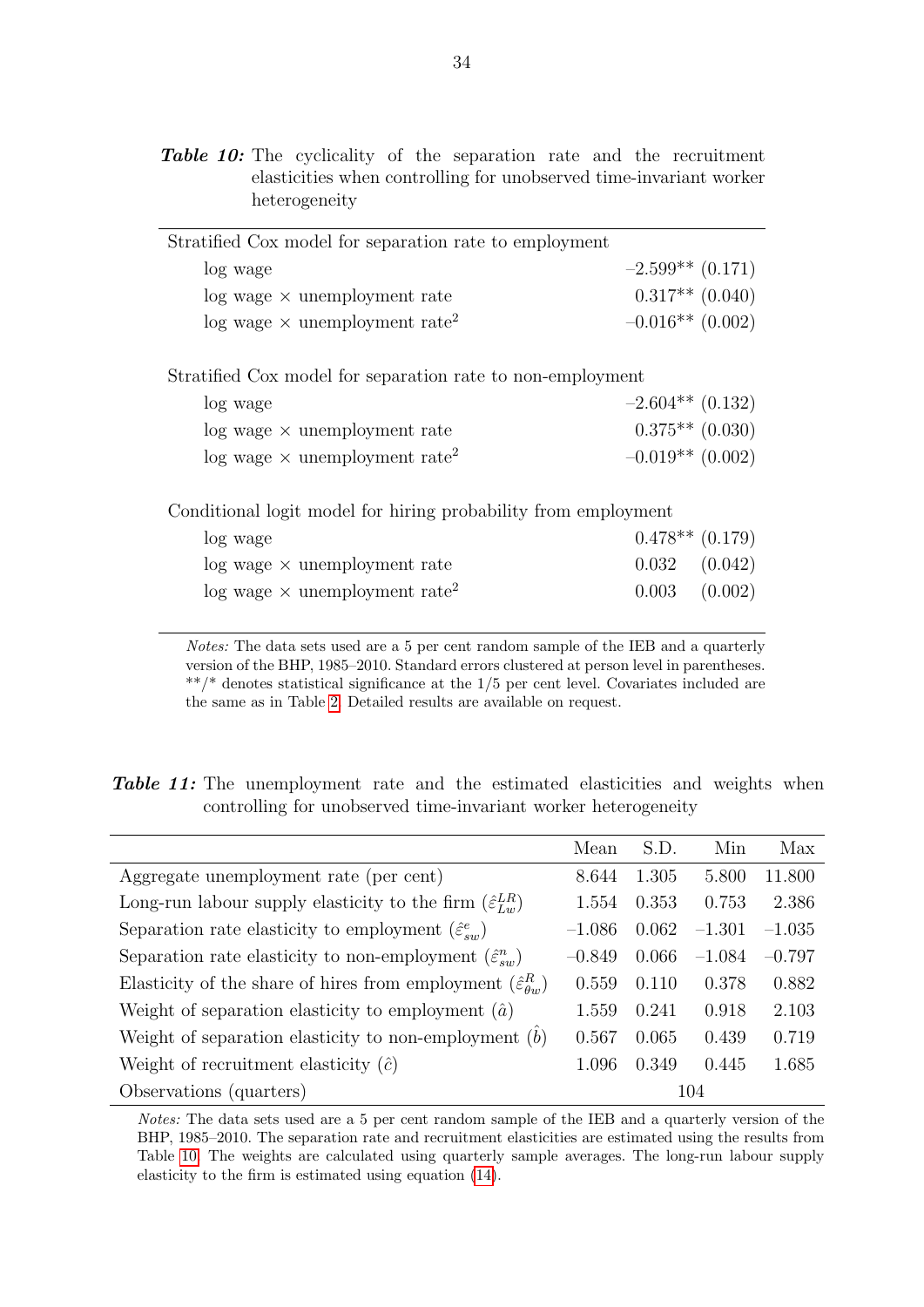<span id="page-34-0"></span>Table 12: The partial correlation between the long-run labour supply elasticity to the firm and the unemployment rate when controlling for unobserved timeinvariant worker heterogeneity

|                            | Model 1            | Model 2                                                       | Model 3                                 |
|----------------------------|--------------------|---------------------------------------------------------------|-----------------------------------------|
| Unemployment rate $7-8\%$  |                    | $-0.300*$ $(0.123)$ $-0.337**$ $(0.103)$ $-0.281**$ $(0.010)$ |                                         |
| Unemployment rate $8-9\%$  |                    | $-0.395**$ (0.106) $-0.401**$ (0.086) $-0.387**$ (0.067)      |                                         |
| Unemployment rate $9-10\%$ | $-0.590**$ (0.112) | $-0.534**$ (0.089)                                            | $-0.523**$ (0.068)                      |
| Unemployment rate $>10\%$  |                    | $-0.595**$ (0.107) $-0.573**$ (0.085)                         | $-0.563**$ (0.067)                      |
| 2nd quarter (dummy)        |                    | $0.542**$ (0.032)                                             | $0.542**$ (0.034)                       |
| 3rd quarter (dummy)        |                    |                                                               | $0.450**$ $(0.041)$ $0.443**$ $(0.038)$ |
| 4th quarter (dummy)        |                    | $0.681**$ (0.052)                                             | $0.676**$ (0.053)                       |
| Year                       |                    |                                                               | $0.017*$ $(0.008)$                      |
| Year <sup>2</sup> / 100    |                    |                                                               | $-0.082*$ (0.034)                       |
| Constant                   | $1.554**$ (0.023)  | $1.554**$ (0.020)                                             | $1.554**$ (0.018)                       |

Notes: The data sets used are a 5 per cent random sample of the IEB and a quarterly version of the BHP, 1985–2010. The regression sample is described in Table [11.](#page-33-1) The regressand is the long-run labour supply elasticity to the firm. Newey–West standard errors (with lag length four) in parentheses.  $**/*$  denotes statistical significance at the  $1/5$  per cent level. All regressors are centred around their sample means.

#### <span id="page-34-1"></span>**Table 13:** The cyclicality of the separation rate and the recruitment elasticities when controlling for unobserved time-invariant plant heterogeneity

| Stratified Cox model for the separation rate to employment |                    |
|------------------------------------------------------------|--------------------|
| log wage                                                   | $-3.855**$ (0.197) |
| $log$ wage $\times$ unemployment rate                      | $0.531**$ (0.046)  |
| $\log$ wage $\times$ unemployment rate <sup>2</sup>        | $-0.026**$ (0.003) |
|                                                            |                    |

Stratified Cox model for the separation rate to non-employment

| log wage                                            | $-3.547**$ (0.148)  |
|-----------------------------------------------------|---------------------|
| $log$ wage $\times$ unemployment rate               | $0.397**$ $(0.034)$ |
| $\log$ wage $\times$ unemployment rate <sup>2</sup> | $-0.020**$ (0.002)  |

Conditional logit model for the hiring probability from employment

| log wage                                            | $0.416*$ $(0.190)$ |
|-----------------------------------------------------|--------------------|
| $log$ wage $\times$ unemployment rate               | $0.050$ $(0.044)$  |
| $\log$ wage $\times$ unemployment rate <sup>2</sup> | $0.002$ $(0.003)$  |

Notes: The data sets used are a 5 per cent random sample of the IEB and a quarterly version of the BHP, 1985–2010. Standard errors clustered at plant level in parentheses. \*\*/\* denotes statistical significance at the 1/5 per cent level. Covariates included are the same as in Table [2.](#page-27-1) Detailed results are available on request.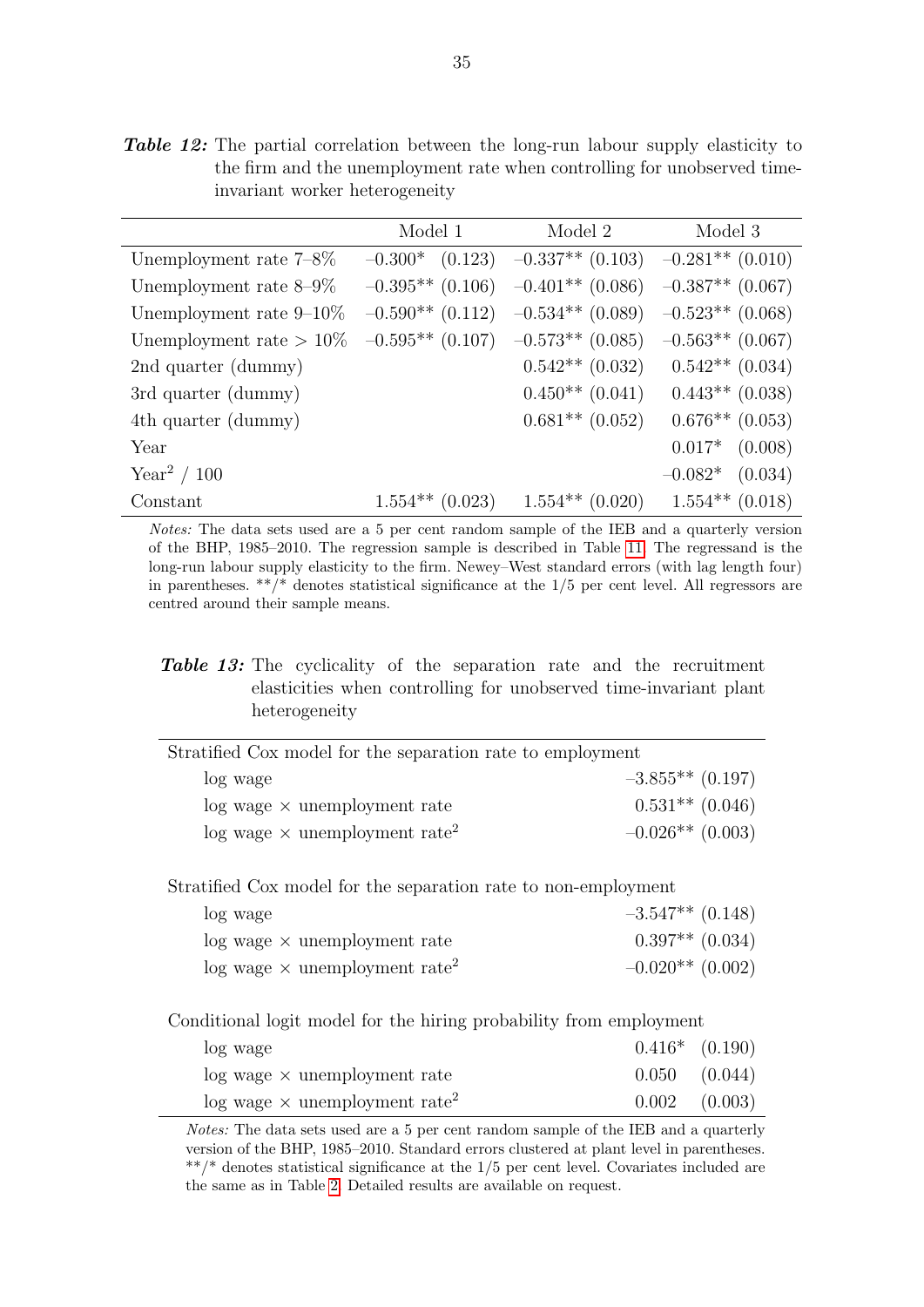|                                                                                | Mean     | S.D.  | Min      | Max      |
|--------------------------------------------------------------------------------|----------|-------|----------|----------|
| Aggregate unemployment rate (per cent)                                         | 8.644    | 1.305 | 5.800    | 11.800   |
| Long-run labour supply elasticity to the firm $(\hat{\varepsilon}_{Lw}^{LR})$  | 2.288    | 0.440 | 1.290    | 3.381    |
| Separation rate elasticity to employment $(\hat{\varepsilon}_{\textit{su}}^e)$ | $-1.283$ | 0.114 | $-1.665$ | $-1.185$ |
| Separation rate elasticity to non-employment $(\hat{\varepsilon}_{sn}^n)$      | $-1.637$ | 0.081 | $-1.914$ | $-1.569$ |
| Elasticity of the share of hires from employment $(\hat{\varepsilon}_{q_m}^R)$ | 0.575    | 0.113 | 0.385    | 0.905    |
| Weight of separation elasticity to employment $(\hat{a})$                      | 1.559    | 0.241 | 0.918    | 2.103    |
| Weight of separation elasticity to non-employment $(b)$                        | 0.567    | 0.065 | 0.439    | 0.719    |
| Weight of recruitment elasticity $(\hat{c})$                                   | 1.096    | 0.349 | 0.445    | 1.685    |
| Observations (quarters)                                                        |          |       | 104      |          |

Notes: The data sets used are a 5 per cent random sample of the IEB and a quarterly version of the BHP, 1985–2010. The separation rate and recruitment elasticities are estimated using the results from Table [13.](#page-34-1) The weights are calculated using quarterly sample averages. The long-run labour supply elasticity to the firm is estimated using equation [\(14\)](#page-6-3).

<span id="page-35-1"></span>Table 15: The partial correlation between the long-run labour supply elasticity to the firm and the unemployment rate when controlling for unobserved timeinvariant plant heterogeneity

|                            | Model 1 | Model 2                                                  | Model 3                                 |
|----------------------------|---------|----------------------------------------------------------|-----------------------------------------|
| Unemployment rate $7-8\%$  |         | $-0.414*$ (0.161) $-0.462**$ (0.132) $-0.404**$ (0.132)  |                                         |
| Unemployment rate $8-9\%$  |         | $-0.561**$ (0.145) $-0.572**$ (0.114) $-0.560**$ (0.096) |                                         |
| Unemployment rate $9-10\%$ |         | $-0.796**$ (0.147) $-0.740**$ (0.116) $-0.725**$ (0.096) |                                         |
| Unemployment rate $>10\%$  |         | $-0.779**$ (0.146) $-0.776**$ (0.112)                    | $-0.759**$ (0.095)                      |
| 2nd quarter (dummy)        |         |                                                          | $0.725**$ $(0.044)$ $0.724**$ $(0.046)$ |
| 3rd quarter (dummy)        |         |                                                          | $0.572**$ $(0.051)$ $0.566**$ $(0.048)$ |
| 4th quarter (dummy)        |         | $0.785**$ (0.061)                                        | $0.781**$ (0.063)                       |
| Year                       |         |                                                          | (0.009)<br>0.013                        |
| Year <sup>2</sup> / 100    |         |                                                          | (0.040)<br>$-0.069$                     |
| Constant                   |         | $2.288**$ (0.026) $2.288**$ (0.022) $2.288**$ (0.020)    |                                         |

Notes: The data sets used are a 5 per cent random sample of the IEB and a quarterly version of the BHP, 1985–2010. The regression sample is described in Table [14.](#page-35-0) The regressand is the long-run labour supply elasticity to the firm. Newey–West standard errors (with lag length four) in parentheses.  $**/*$  denotes statistical significance at the  $1/5$  per cent level. All regressors are centred around their sample means.

<span id="page-35-0"></span>**Table 14:** The unemployment rate and the estimated elasticities and weights when

controlling for unobserved time-invariant plant heterogeneity